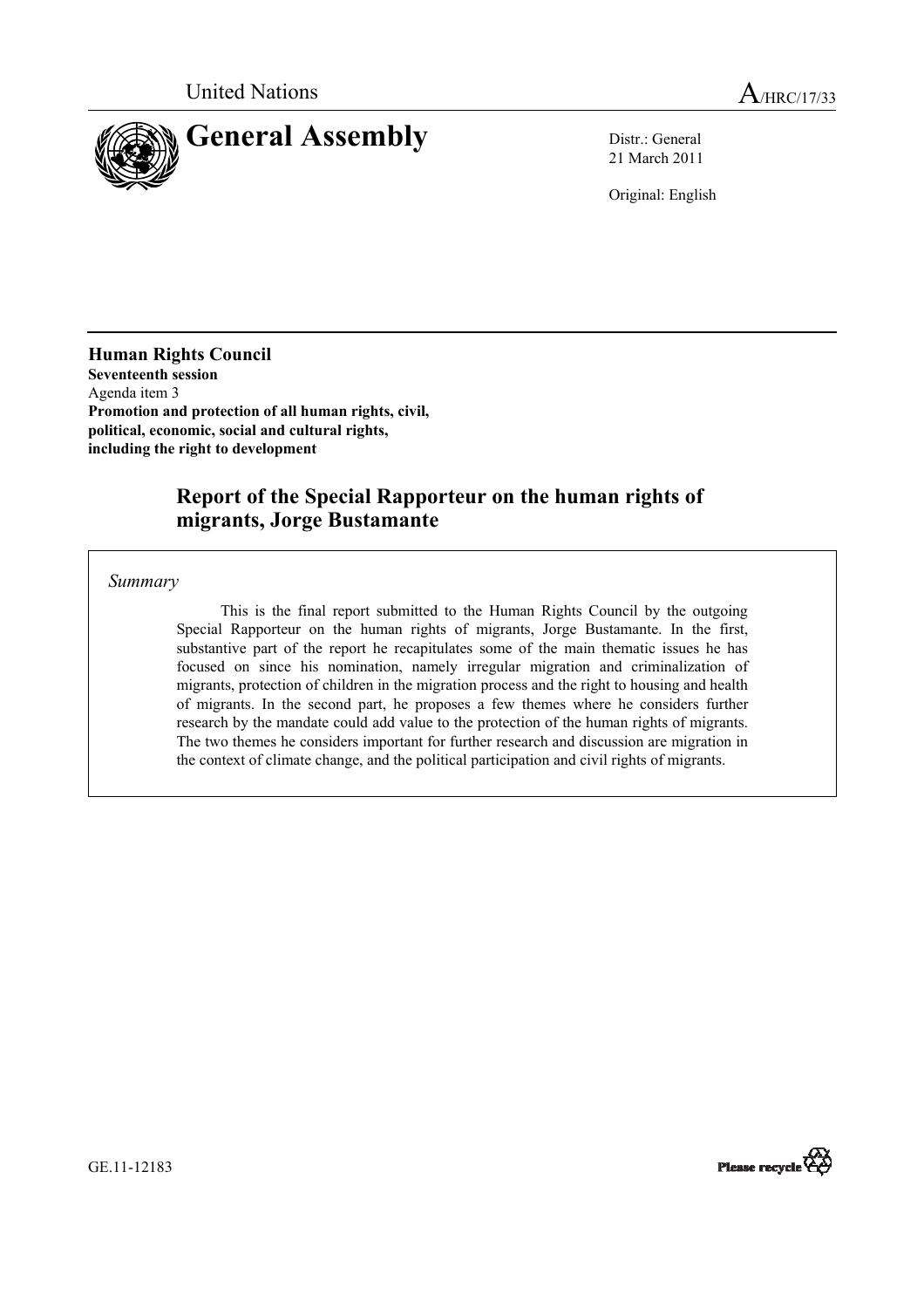## **A/HRC/17/33**

# Contents

|     |                | Paragraphs | Page           |
|-----|----------------|------------|----------------|
| I.  |                | $1 - 3$    | 3              |
|     | А.             | $1 - 2$    | 3              |
|     | $\mathbf{B}$ . | 3          | 3              |
|     | C.             | $4 - 8$    | 3              |
| П.  |                | $9 - 46$   | $\overline{4}$ |
|     | A.             | $10 - 25$  | $\overline{4}$ |
|     | B.             | $26 - 33$  | 7              |
|     |                | $34 - 46$  | 8              |
| Ш.  |                | $47 - 77$  | 10             |
|     | А.             | $47 - 62$  | 10             |
|     | В.             | $63 - 77$  | 15             |
| IV. |                | $78 - 79$  | 20             |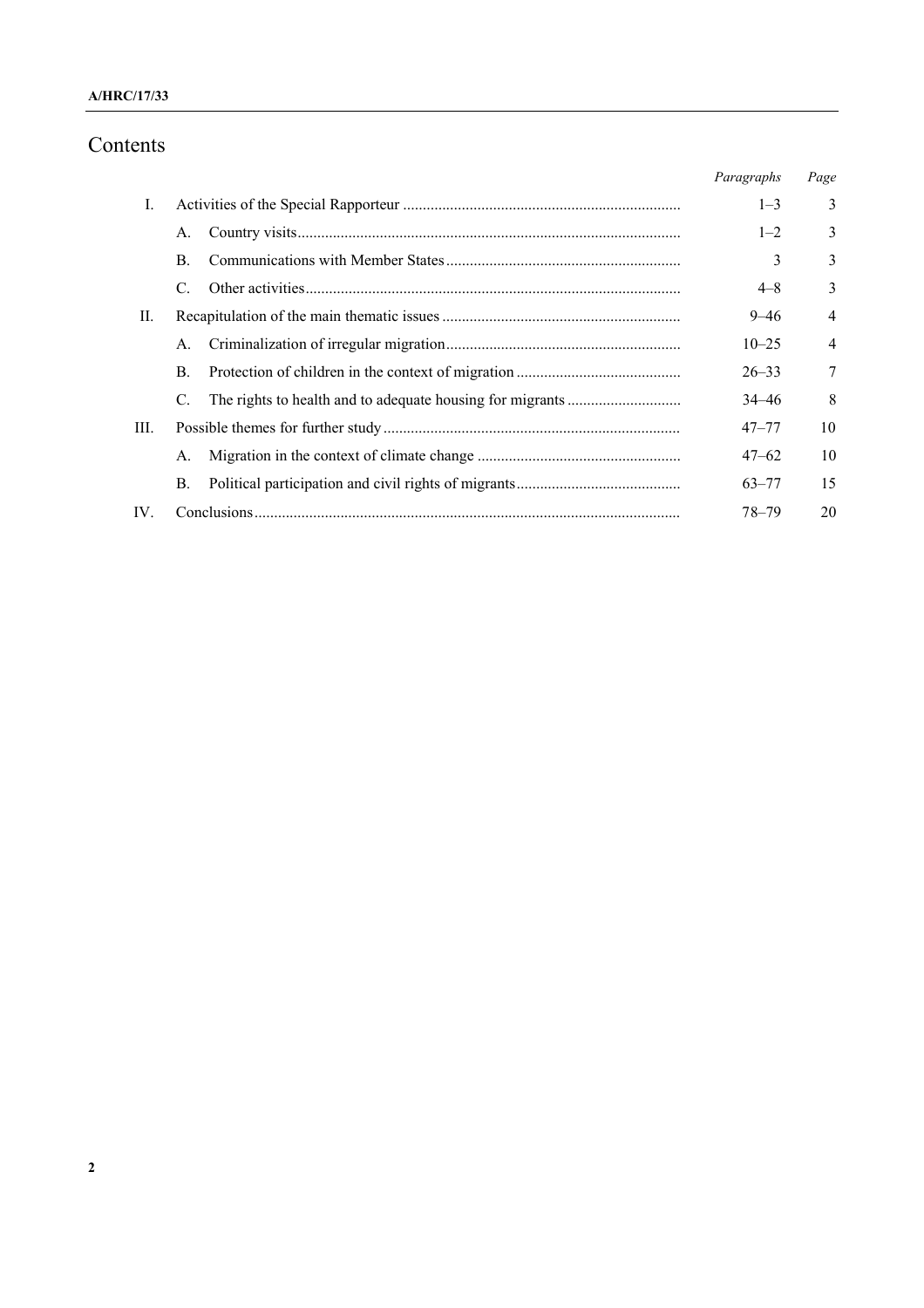# **I. Activities of the Special Rapporteur**

## **A. Country visits**

1. The Special Rapporteur wishes to thank the Government of South Africa, for having responded positively to his request for a visit. He would also like to thank the Governments of Albania, Greece and Belarus for their invitations, which he could unfortunately not honour.

2. During the period under review, the Special Rapporteur undertook three visits: to Senegal, from 17 to 21 August 2009; to Japan, from 23 to 31 March 2010; and to South Africa, from 24 January to 1 February 2011. The Special Rapporteur would like to thank the Governments that have responded positively to his requests for visits and urges those that have not yet done so to provide a response.

## **B. Communications with Member States**

3. From 1 January to 31 December 2010, the Special Rapporteur sent a total of 25 communications alleging violations of the rights of migrants to 18 Member States and received 11 responses from the Governments concerned. He thanks all the Governments that responded to his communications for their collaboration, and reminds Governments that have not yet responded to do so and address all the concerns raised in each communication. A summary of all communications sent during the period under review are included in an addendum to the present report (A/HRC/17/33/Add.1).

## **C. Other activities**

4. During the reporting period, the Special Rapporteur attended various international events.

5. From 26 to 27 January 2010, he participated in an expert meeting on the right to education of migrants, refugees and asylum-seekers, convened by the Special Rapporteur on the right to education. The event took place in London and was hosted by the Open Society Institute/Foundation.

6. The Special Rapporteur also attended the Global Consultation on Migrant Health organized by the International Organization for Migration (IOM) and the World Health Organization (WHO) in Madrid from 3 to 5 March 2010.

7. On 6 and 7 October 2010, he participated at the Festival Viva América, organized by Casa América, in Madrid. From 4 to 8 October 2010, together with the Special Rapporteur on the sale of children, child prostitution and child pornography and the Special Rapporteur on contemporary forms of slavery, he participated in a conference entitled "Children on the move", organized by the Global Movement for Children, Save the Children and the Fundació Privada Moviment Mundial a Favor de la Infància, held in Barcelona, Spain, from 4 to 8 October 2010.

8. On 8 and 9 November 2010, he participated in the Fourth Global Forum on Migration and Development, hosted by the Government of Mexico in Puerto Vallarta. The Forum this year focused on partnerships for migration and human development, the topic on which the Special Rapporteur had focused his annual report to the General Assembly in 2010 in the context of criminalization of migration.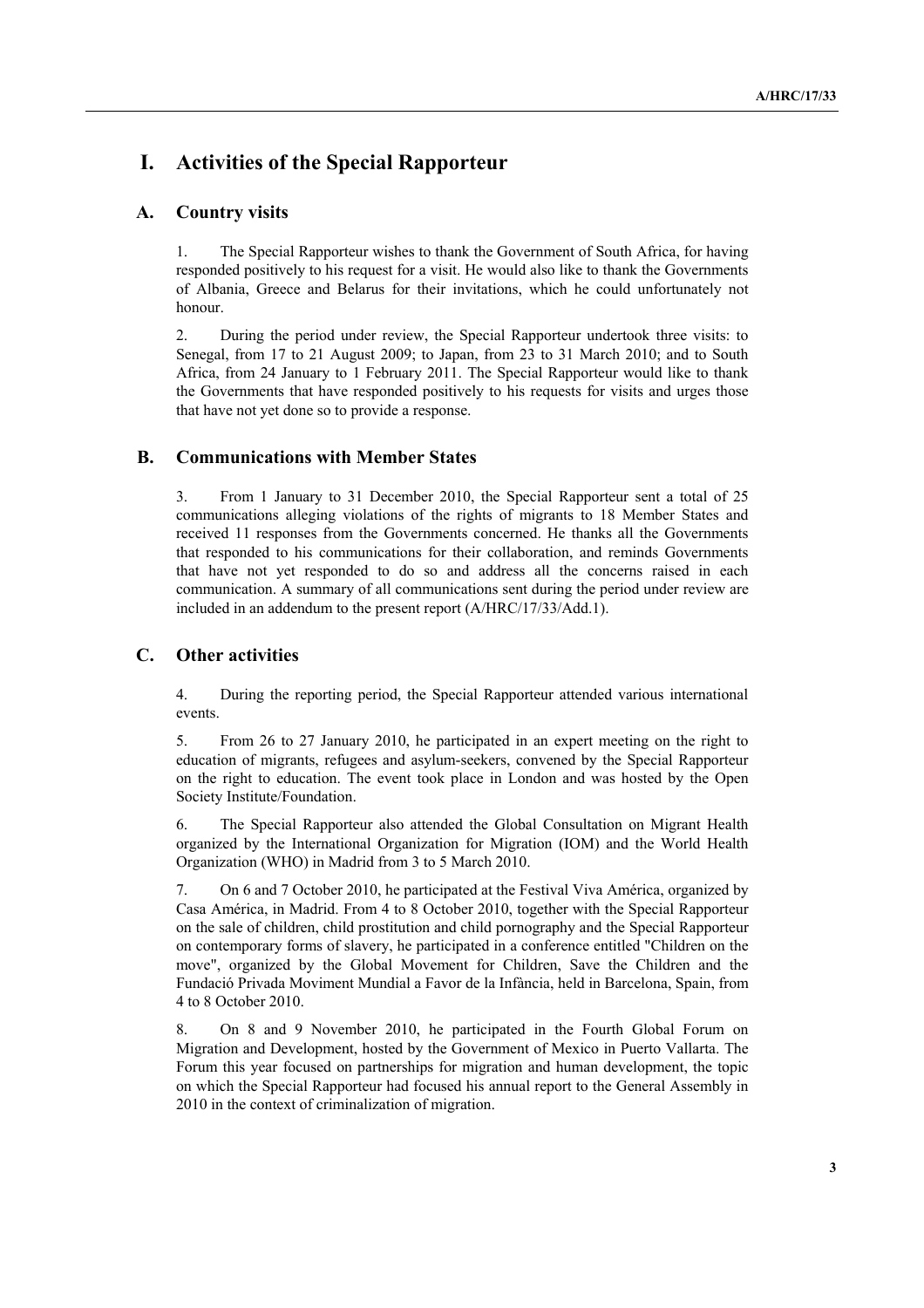## **II. Recapitulation of the main thematic issues**

9. This report will mark the end of the reporting cycle for the current mandate holder. In view of the review and assessment of the mandate, the Special Rapporteur thought it relevant to recapitulate the main thematic issues that he has focused on since his nomination, in order to present the achievements of the mandate.

### **A. Criminalization of irregular migration**

10. The Special Rapporteur observed the increasing abuse of irregular migrants throughout the migration process (in the country or territory of origin, transit and destination) and put forth a discussion to highlight some of the violations against irregular migrants and the responsibility of the State to take measures to prevent such violations.

11. The power of the State to manage admission and expulsion, however, has to be exercised in full respect for the fundamental human rights and freedoms of non-nationals, which are granted under a wide range of international human rights instruments and customary international law. Although it is the sovereign right of all States to safeguard their borders and regulate their migration policies, States should ensure respect for the human rights of migrants while enacting and implementing national immigration laws. It is the responsibility of the State, regardless of the legal status of the migrant, to ensure that fundamental human rights norms are adhered to and that all migrants are treated with dignity, and their obligation to respect and protect the human rights of all those within its territory, nationals and non-nationals alike, regardless of mode of entry or migratory status.

12. The Special Rapporteur drew attention to the increasing criminalization of irregular migration and the abuses of migrants during all phases of the migration process. This criminalization is linked in many countries to persistent anti-migrant sentiments, which is often reflected in policies and institutional frameworks designed to manage migratory flows, often in a purely restrictive manner. The Special Rapporteur received reports of the criminal justice practices used by States to combat irregular migration, including greater criminalization of migration offences (as opposed to treating them as an administrative offence) and cross-national collaboration by police and other authorities, which have in certain cases resulted in increased violations against migrants.

13. These general trends could be grouped into two broad categories - externalization of migration control policies and criminalization of labour migration.

14. For decades, many States have responded to persistent irregular migration by intensifying border controls. These measures have often been targeted at wide geographic areas on the borders or coast of a main receiving country or region. In recent years, in an effort to further curb irregular migration and simultaneously address issues of national security, some States were seen as employing techniques in order to "externalize" border controls to countries of origin and transit, whereby utilizing bilateral agreements and/or aid in order to transform these targeted countries into a potential buffer zone to reduce migratory pressures on receiving States. The concern was that these policies, while legitimately aimed at reducing irregular migration, and often incorporated into bilateral agreements that can have positive aspects, have contributed to the criminalization of irregular migration insofar as they treat migration violations as a criminal rather than administrative offence without the proper human rights protections afforded to migrants in the process.

15. These migration control policies have also had a series of unintended side effects in the form of increasing violations of migrants' rights in the region. There were persistent accounts of the dangers confronted by would-be migrants in transit in both of these regions,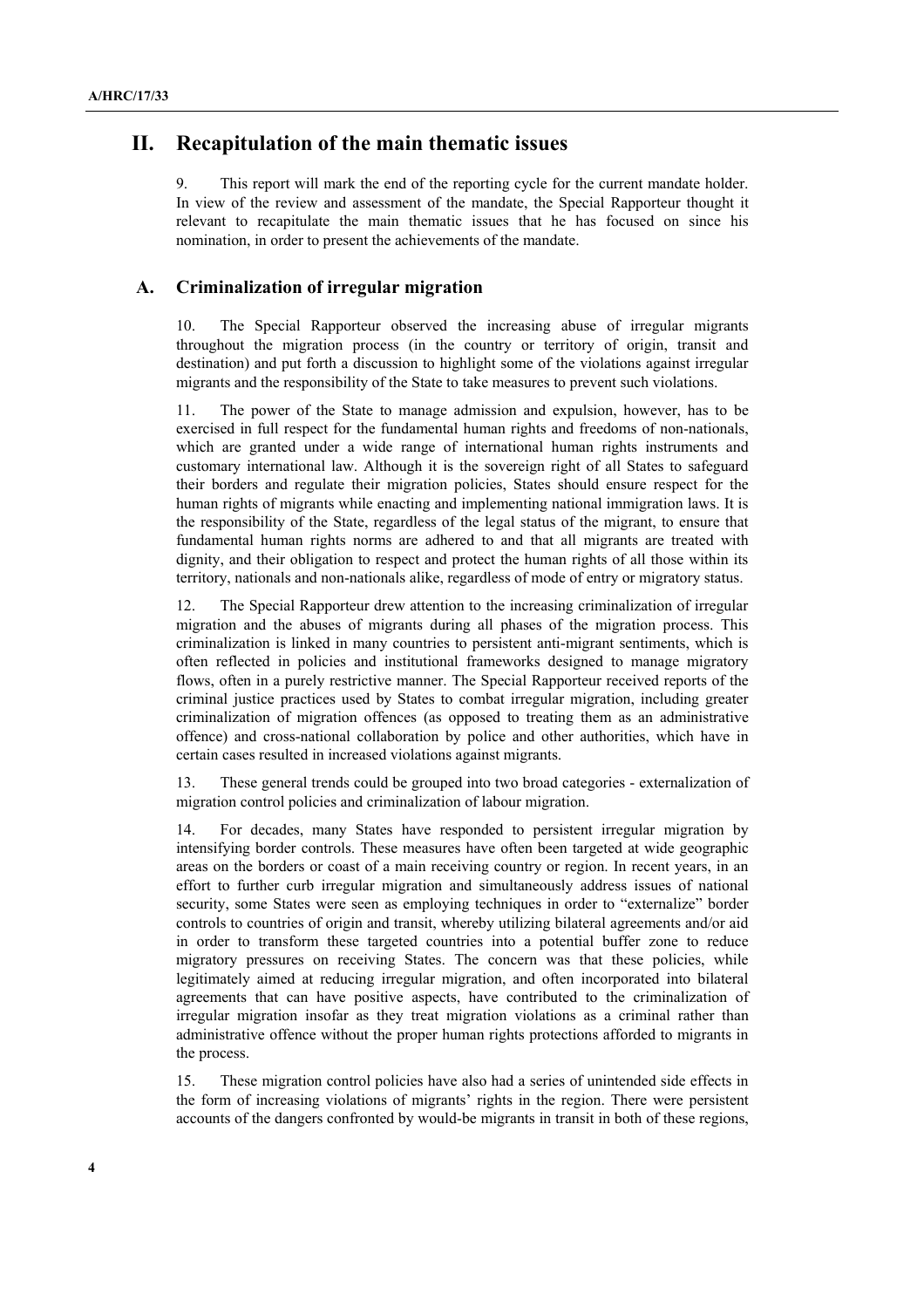may induce irregular migrants to take greater risks in circumventing the authorities. The Special Rapporteur remained concerned about the number of deaths occurring throughout the migration process.

16. The Special Rapporteur observed that the increasing criminalization of irregular migration, in cases of movement for economic purposes, did not adequately address issues of demand-driven labour and the needs of the receiving economies. A predominant push factor for migrating was perceived employment and, despite the reciprocal relationship between economies that may be able to absorb additional migrants which move in search of employment based on perceived demand in the host country, it is often the irregular migrant who is penalized. Moreover, an inadequate understanding of the needs of a host society could lead to xenophobic sentiments towards the migrant population, even if the migrants are filling a labour gap which contributes to helping an ailing sector of the host economy.

17. Despite the general agreement on the positive aspects of migration for development and the evolution of international forums for cooperation, the focus of States has largely been on the better management and control of the movement of migrants and their goods and services, rather than on the articulation and protection of their rights. The Special Rapporteur saw a trend toward viewing migrants as commodities, rather than as persons with rights and duties afforded to them through the international human rights framework.

18. Also, the Special Rapporteur focused on the phenomenon of migrants travelling by sea in search of safety, refuge or simply better economic conditions. In an effort to restrict these flows, destination States have increasingly resorted to interception practices within the broader context of migratory control measures. In both cases reports indicated that adequate protection safeguards and attention to the human rights of those rescued or intercepted had not always been evident. The Special Rapporteur expressed concern about reports received concerning migrants who had been intercepted, detained or who had lost their lives at sea, in particular in the Mediterranean and Gulf regions.

19. Migrants were and still are particularly vulnerable to detention, or to restriction of their freedom of movement, including deprivation of their liberty, usually through enforced confinement, either in the receiving country or during transit (by land or sea). In the interception of migrants lacking documentation, many States employed administrative detention of irregular migrants in connection with violations of immigration laws and regulations, which were not considered to be a crime. These may include overstaying a permit or non-possession of valid identification or visa documents. In some cases, however, national immigration regulations are often made into measures that criminalized and punished in an attempt to discourage irregular migration. Undocumented migrants therefore become particularly vulnerable to criminal procedures, which are by definition punitive in nature, for many of the same infractions as administrative detention encompass, such as irregularly crossing a State border, leaving a residence without authorization, or breaching or overstaying conditions of stay. With such diversity in national policy and law governing detention and expulsion, it was important that irregular migration be seen as an administrative offence and irregular migrants processed on an individual basis. Where possible, detention should be used only as a last resort and in general irregular migrants were not to be treated as criminals.

20. The Special Rapporteur observed the continued abuse of irregular migrants who were involved, whether deliberately or inadvertently, in smuggling and trafficking operations. Over time the process of human trade has become more complex, whereby smugglers and traffickers use a combination of deceptive, clandestine or even legal modes of migration, switching strategies at different stages of the journey, and involving both legitimate and illicit actors at the governmental and non-governmental levels.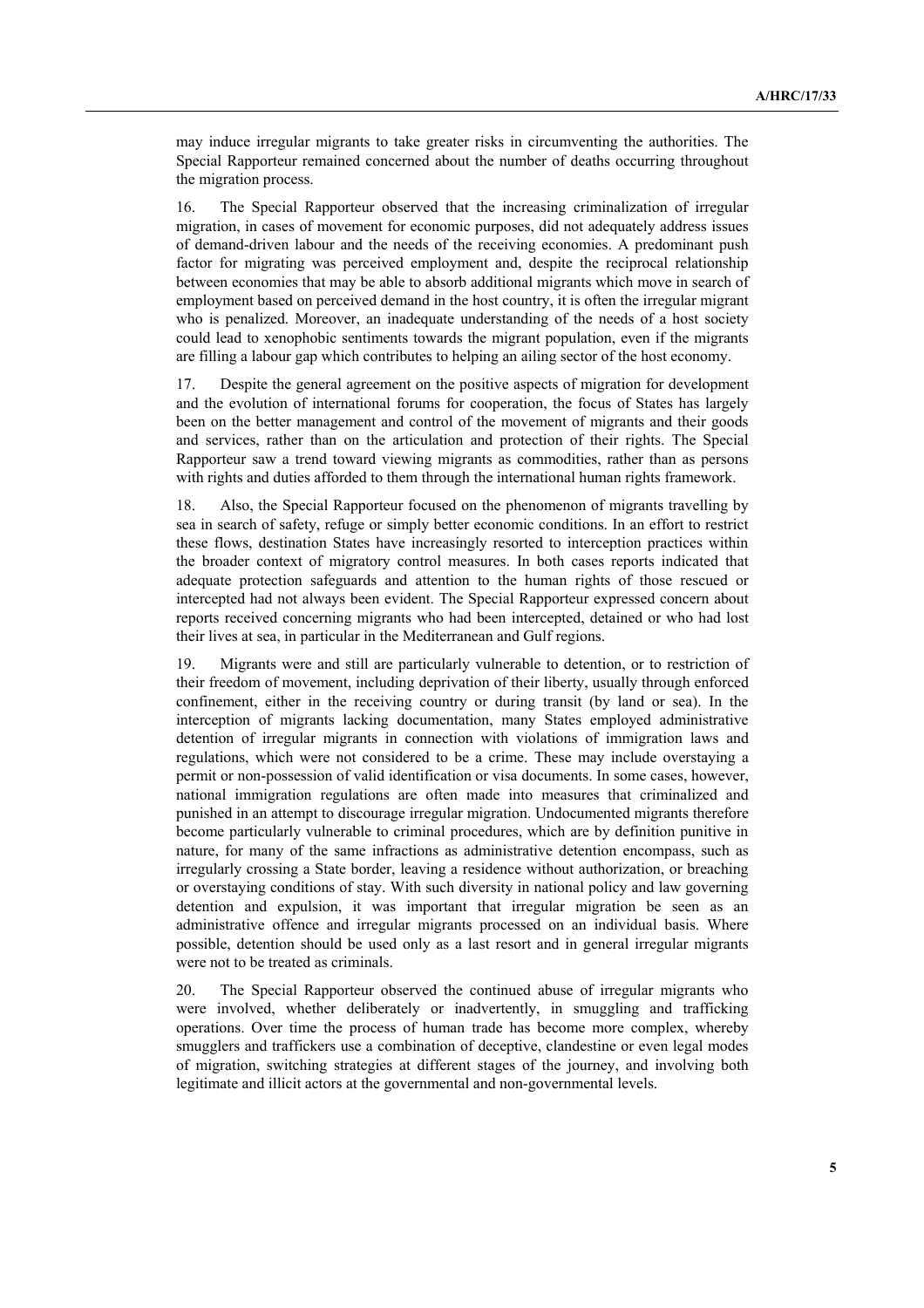21. The Special Rapporteur encouraged States to view irregular migration as an administrative offence, reversing the trend toward greater criminalization, and to incorporate the applicable human rights framework into their bilateral and regional arrangements for managing migration flows and protecting national security interests, as well as to harmonize their national laws and policies with international human rights norms. At the core of immigration policies should be the protection of migrants, regardless of their status or mode of entry. As such, the Special Rapporteur offered practical recommendations for the formation or reform of regional and bilateral cooperation mechanisms and agreements, as well as the enhancement of national training and analysis programmes and policy measures.

22. The Special Rapporteur focused again on the impact of the criminalization of migration on the protection and enjoyment of human rights as a follow-up to his report to the Human Rights Council two years before.<sup>1</sup> The report highlighted the detrimental consequences of such policies on groups that should not be considered as irregular migrants, including victims of human trafficking, asylum-seekers and children. The report also provided examples of good practices in the mainstreaming a rights-based approach to migration and managing irregular migration without resorting to its criminalization.

23. The Special Rapporteur had previously warned the international community of the increasing criminalization of irregular migration and the abuses of migrants during all phases of the migration process.<sup>2</sup> Two years later, the Special Rapporteur observed with deep concern that the trend towards increasing criminalization continued. In addition, insufficient progress had been made in mainstreaming human rights into migration governance. Yet, migration can be an essential component of development and prosperity in countries of destination, transit and origin in all regions of the world, and migrant labour continues to be vital, and in demand, in most countries around the globe. The Special Rapporteur observed that disregard for human rights in migration management initiatives had detrimental consequences not only for the protection of undocumented or irregular migrants, but also for migrant populations as a whole and host societies at large.

24. Migration policies, plans and programmes that aimed to address solely security and border control concerns lacked human and protection approaches, had a detrimental impact on the enjoyment of human rights by migrants and did not serve the purpose of deterring irregular immigration or discouraging migrants' smuggling and human trafficking. The Special Rapporteur drew the attention of the international community to the dangers of these policies, not only for migrants, but also for the migrants' societies of transit and destination. Research studies had already demonstrated that many enforcement mechanisms designed to prevent irregular or unauthorized migration, including harsh policies of interception, carrier sanctions and immigration control, were responsible for violence and abuse and might have the side effect of encouraging the expansion of smuggling and trafficking networks. The Special Rapporteur also observed with deep concern recent initiatives of federated entities in some States which have taken steps to draft laws with immigration provisions that are contrary to constitutional principles and whose competence relies strictly on the central or federal Government.

25. Criminalizing irregular migrants for the offence of being in a country without adequate documentation made all migrants, regardless of immigration status, potentially vulnerable to racist or xenophobic acts. As a result, migrants were often subject to xenophobic outbreaks of abuse and violence. Migration management based on criminal law tended to disregard a human rights dimension of migration and to focus solely on measures

 $^1$  A/65/222.

 $^2$  A/HRC/7/12.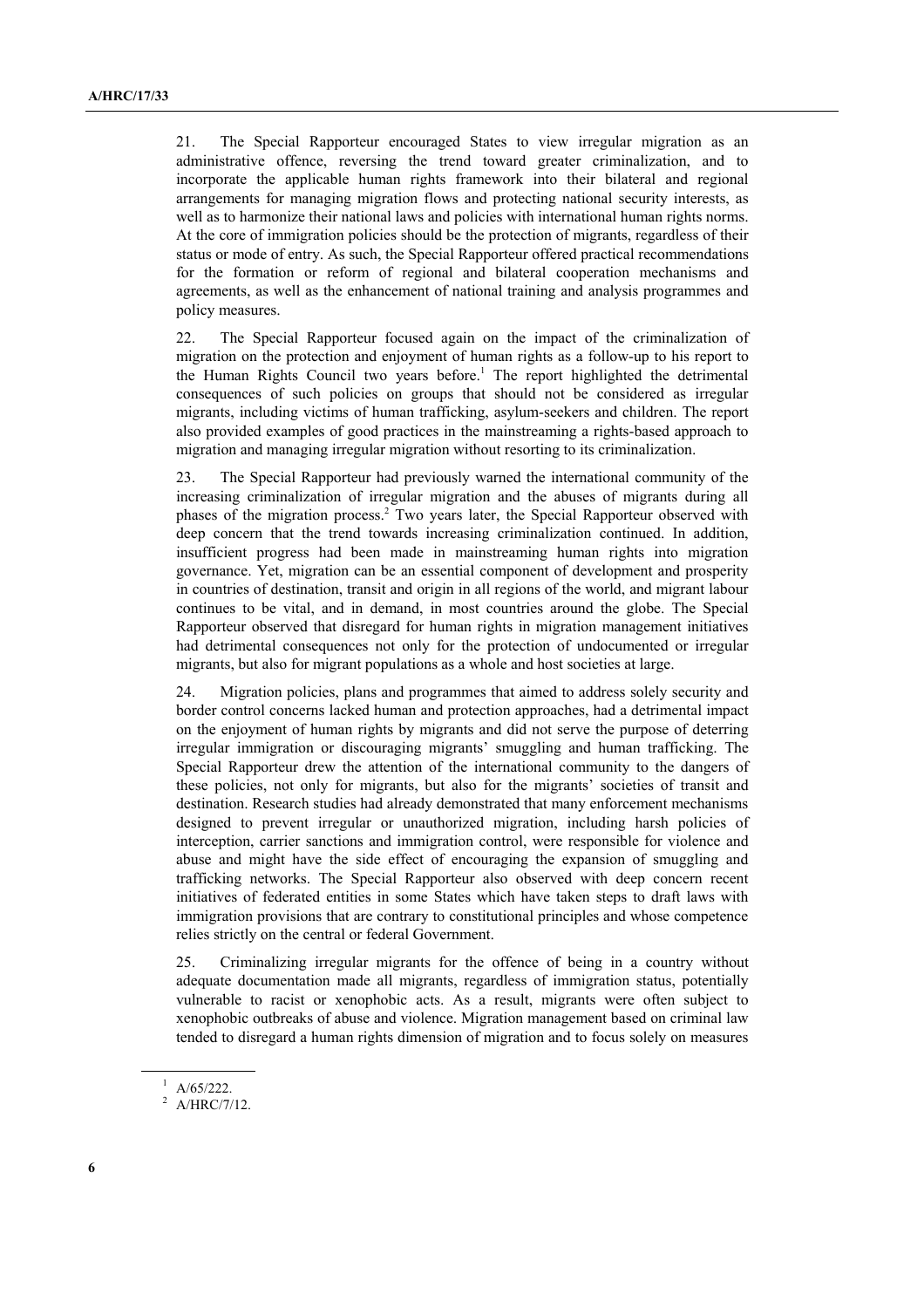to address irregular migration by strengthening border controls and criminalizing both the facilitators and the migrants themselves. The Special Rapporteur has shown in the course of his mandate that the use of criminal measures to manage migration undermined the human rights of migrants and curtailed their access to basic social rights, particularly health care, education and housing.

## **B. Protection of children in the context of migration**

26. The Special Rapporteur also focused on the protection of children in the context of migration, recalling the obligation of the State to ensure the protection of all children in all stages of the migration process.<sup>3</sup> He presented an overview of the international legal framework applicable, proposed a conceptual framework and referred briefly to three categories of children affected by the migration process: those left behind by migrating family members; migrant children moving across borders; and migrant children in host countries.

27. Children have always been part of migration and affected by it in different ways. Children left behind by migrant family members are affected by migration in countries of origin. Children on the move are affected at the pre-departure stage in countries of origin and in countries of transit and destination at the passage and arrival stages. Children in host countries are affected at the post-arrival and long-term stay and integration stages of the migration process. Children move across borders with their parents or are accompanied by extended family members or other adults and within mixed migratory flows. Children are also increasingly seeking migration opportunities to move across borders unaccompanied, falling prey to organized crime and exploitation including smuggling, trafficking and contemporary forms of slavery.

28. The term "children left behind" refers to children raised in their home countries or in their countries of habitual residence who have been left behind by adult migrants responsible for them. The impact of migration on children left behind was difficult to measure. Many factors played a role in assessing how migration may affect the rights of children left behind. The inclusion of measures to promote family unity and facilitate the reunion of children with their parents in host countries was also necessary to address adequately the special needs and protection of children left behind. Many parents and other family members initially migrated without children, but subsequently planned to bring them to a host country.

29. Children on the move are migrant children taking an active part in the migration process, particularly at the passage and arrival stages in countries of transit and destination. They may be found migrating with their family members or independently, to seek opportunities for both education and employment. Children may also be forcibly on the move, such as when falling prey to transnational organized crime and exploitation networks. Unaccompanied and separated children on the move faced greater vulnerabilities and risks, including discrimination, sexual and other forms of violence. Frequent human rights issues affecting children on the move also included deportation and repatriation. Children should be repatriated only if it is in their best interest, namely, for the purpose of family reunification and after due process of law. Another major concern related to the particular vulnerability of children who were unaccompanied, undocumented and/or entering countries irregularly, including within mixed migratory flows, to unlawful or arbitrary deprivation of liberty.

 $3$  See A/HRC/11/7.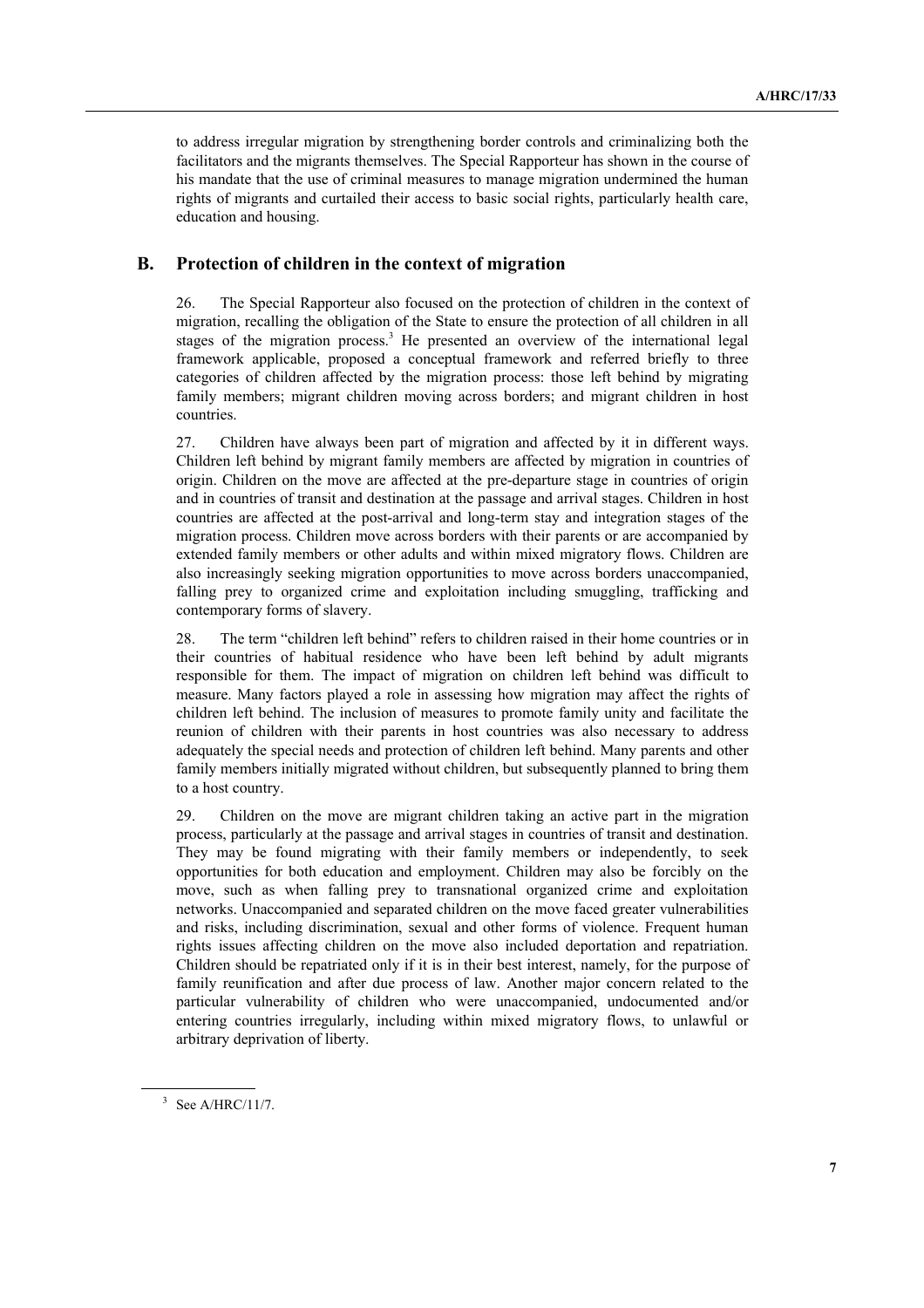30. The protection of children in host countries was in most circumstances contextspecific, and therefore depended on the particular situation of the child: whether the child's situation amounted to the protection afforded under refugee law; whether the child was a victim of transnational organized crime; whether the child migrated with his family and one or both parents were migrant workers; or whether the child migrated irregularly, unaccompanied or undocumented. The Special Rapporteur had identified two areas where States generally should enhance efforts to provide rights-based responses to protect children in host countries. The first area related to the general protection of children affected by transnational organized crime. The second area related to the full enjoyment of human rights by children from a migrant background.

31. The Special Rapporteur highlighted that there is no accurate statistical information on the number of children involved in the international migration process. Like adult migration, child migration is influenced by the political, social, economic and environmental situation. This included new global phenomena such as climate change, the food crisis and the financial and economic crisis. Children who are unaccompanied or separated from their parents were particularly vulnerable to human rights violations and abuses at all stages of the migration process. The lack of distinction between adult and child migrants was therefore a major challenge that a number of States still had to overcome. National migration laws did not always include a child rights perspective and usually lack specific provisions on children.

32. The protection of the child during migration demanded the consideration of issues related to irregular migration, since they affected the child's enjoyment of human rights. The protection of children during migration necessarily implied a gender dimension, since women and girls accounted for almost half of international migrants, and girls migrating either on their own or accompanied are vulnerable to sexual violence and gender-based human rights violations.

33. Finally, the Special Rapporteur highlighted the importance of an adequate legal framework for the protection of the rights of all children in the context of migration, including through ratification of relevant international human rights and other instruments and their translation into national laws and policies. He made a number of recommendations for further consideration and action.

## **C. The rights to health and to adequate housing for migrants**

34. The Special Rapporteur focused on the enjoyment of rights to health and to adequate housing for migrants.<sup>4</sup> He recalled the applicable international legal framework and discussed the main challenges encountered by migrants in the enjoyment of these rights, with particular attention to the situations of migrant women and girls and children.

35. The Special Rapporteur recalled that the enjoyment of these rights by all individuals in society regardless of their citizenship, nationality and immigration status is not only an end in itself as a matter of entitlement, but also a crucial means to ensure equitable human development and social integration of migrants in host societies.

36. The Special Rapporteur was also concerned about a general lack of comprehensive policies and measures aimed at protecting and promoting the rights to health and adequate housing for migrants. The absence of such policies and measures gave rise to violations of States' obligations to take steps towards the full realization of these rights. For example, newly arrived migrants could face a variety of challenges in accessing health care or

<sup>4</sup> See A/HRC/14/30.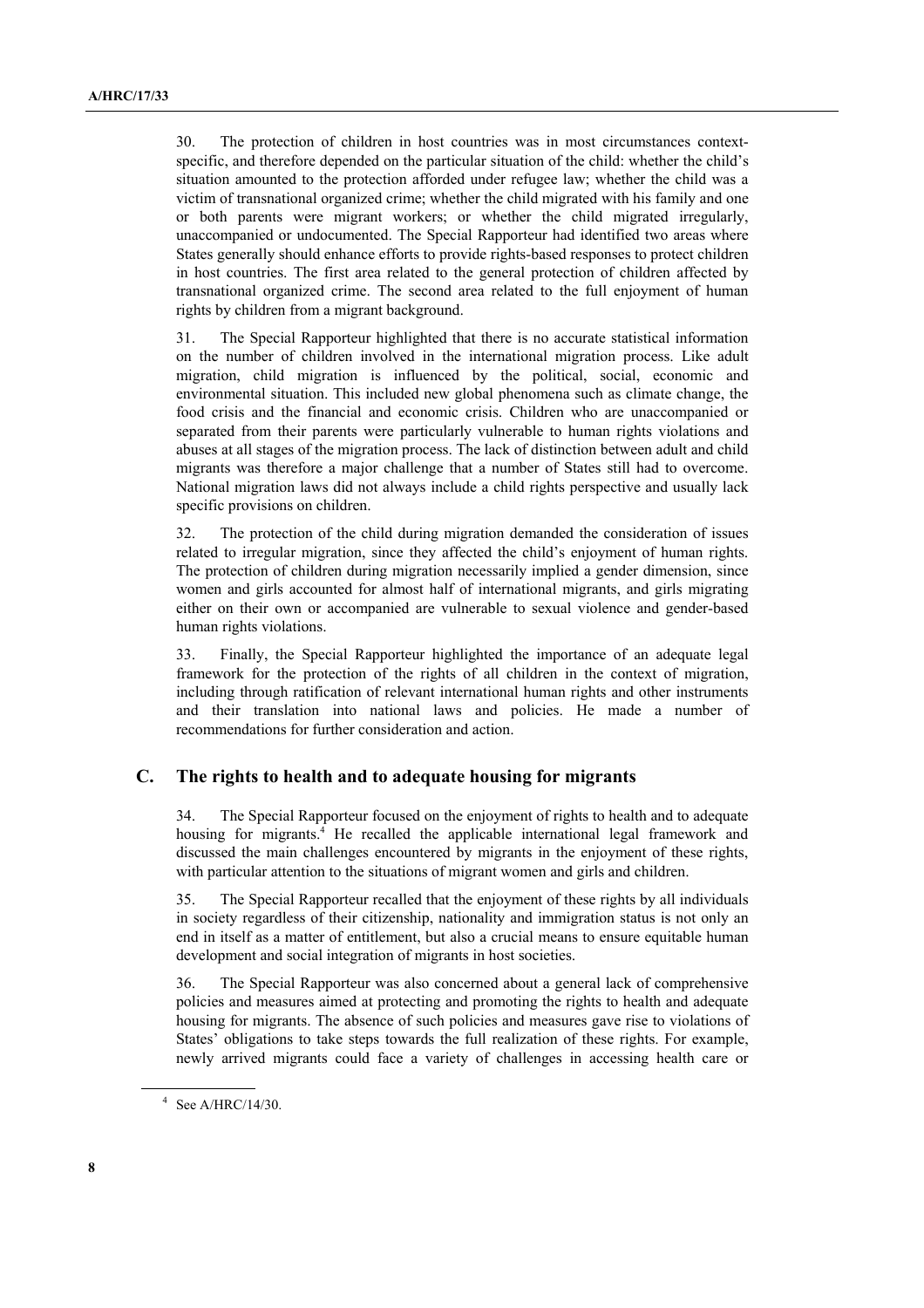housing, given their limited command of the language of the host State and their lack of knowledge of the laws and systems in the host countries. The enjoyment of the rights to health and adequate housing by migrants was effectively hampered in the absence of necessary support, such as the provision of language training or free information on relevant laws and regulations. Connected to this concern was a lack of disaggregated indicators on the economic, social and cultural rights of all individuals, including migrants.

37. Migrants may be more vulnerable to poor health by virtue of their often low socioeconomic status, the process of migration and their vulnerability as non-nationals in the new country. The mental health of migrants was also an issue of concern, as factors such as social isolation caused by separation from family and social networks, job insecurity, difficult living conditions and exploitative treatment could have adverse affects. The processes of migratory movement may also have a significant negative impact on the health of migrants before they arrived in the host country.

38. Entitlements and access to health care for migrants and the level of such care varied enormously, depending on the State in focus as well as on immigration status. It ranged from migrants only being able to access emergency care to expansive health coverage for all, including migrants in irregular situations. At one end of the spectrum, regular migrants satisfying certain conditions had entitlements comparable to citizens of host States, although there were differences between long-term and short-term migrants with regard to entitlements and access. At the other end, non-nationals were not able to access life-saving medication, because facilities denied treatment on the basis of "being foreign" or not having a national identity document.

39. Female migrant workers engaged in domestic services were one of the most vulnerable groups of migrant workers. There appeared to be a widespread pattern of physical, sexual and psychological abuse of migrant domestic workers, and they were also often exposed to health and safety threats without being provided with adequate information about risks and precautions. Migrant women and girls also often experienced different and more problematic pregnancy and gynaecological health issues, compared to the host population.

40. Regrettably, there were vast discrepancies between international human rights norms and their actual implementation in the field of health care for migrant children, whether these children are in regular or irregular situations, accompanied or unaccompanied. Inadequate care had long-lasting consequences on a child's development; for this reason, and in the light of the State duty to protect the most vulnerable, access to health care for migrant children should be an urgent priority. In general, the constraints on the rights of adult migrants immediately had an adverse impact on the rights of their children, and in the long term, inhibited the children's development.

41. In analysing the challenges faced by migrants in the enjoyment of the right to adequate housing, the Special Rapporteur noted that this right is not a right to mere shelter, but the right to live in a safe, peaceful and dignified environment, whether or not adequate housing is contingent on a number of elements, including the security of tenure, affordability, accessibility, location and availability of services, facilities and infrastructure. In the context of migrants, the attention of the Special Rapporteur had been drawn to challenges in accessibility and the security of tenure, owing to migrants' vulnerable status as non-nationals.

42. In practice, however, a variety of challenges remained to be tackled in fully realizing this element of the right to adequate housing. In the private housing market, discrimination often inhibited migrants' access to adequate housing. Discrimination in housing also resulted from poverty and economic marginalization. Migrants, who experienced marginalization in the labour market and often had difficulties in securing stable jobs with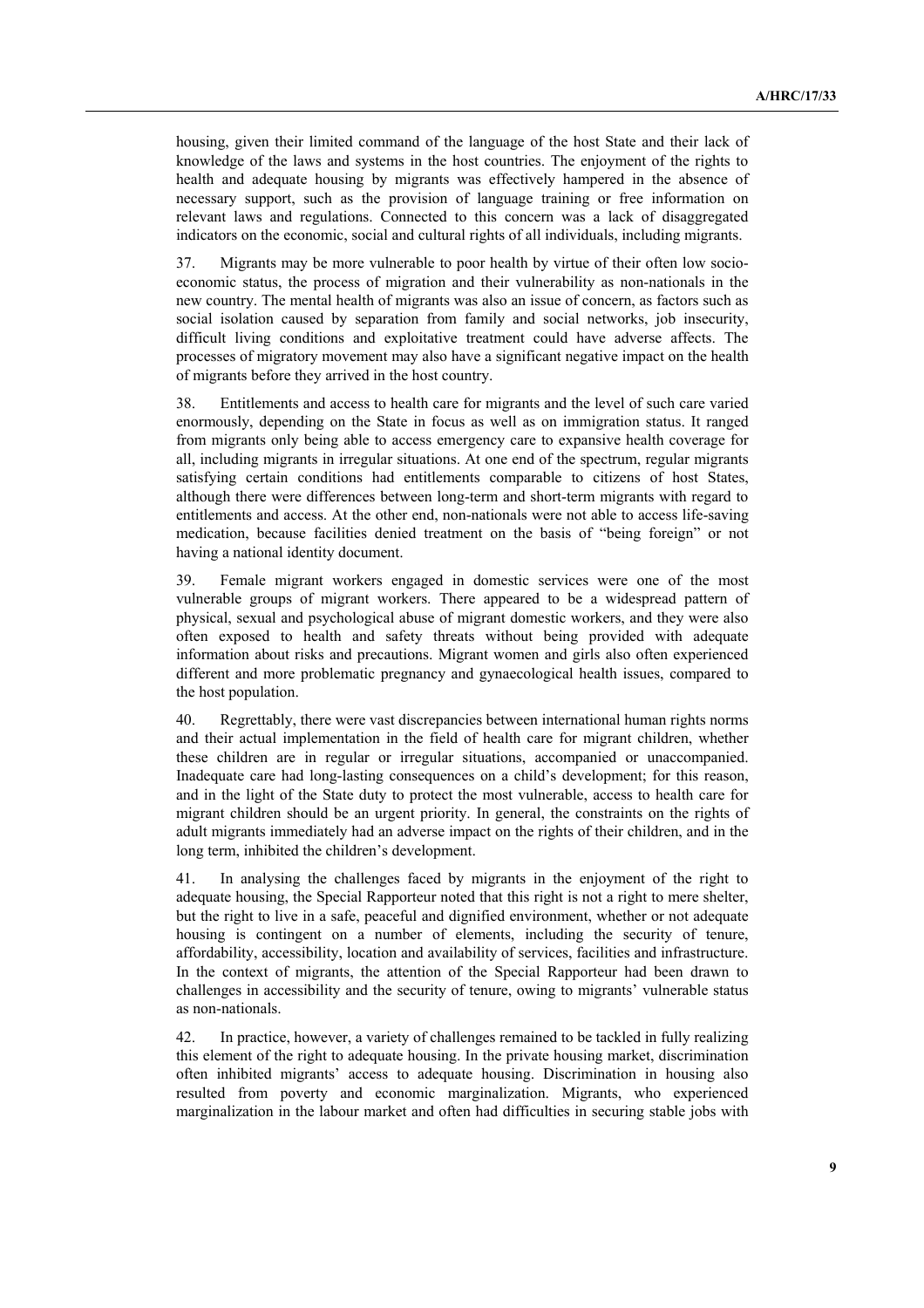reasonable pay, were often relegated to a lower socio-economic status and subjected to differential treatment by housing providers. Migrants were subject to indirect discrimination in that certain criteria for accessing rental housing had a disproportionate impact on them. Given their limited access to housing through the private market, it is of concern that migrants often do not enjoy the safety net provided by social housing in many countries, especially where there was a shortage of social housing in general.

43. Challenges in accessing adequate housing were even greater for irregular migrants; it was extremely difficult for them to rent private property of good quality. The difficulties were amplified in countries where the irregular presence of migrants is a criminal offence, and there are obligations to "denounce" irregular migrants. In some countries, it was in fact a criminal offence to let accommodation to irregular migrants. The precarious housing situations were further exacerbated by the fact that irregular migrants were usually excluded by law from most public services, including social housing. Particular concern was expressed with respect to asylum-seekers who became irregular migrants and lost all social support and housing entitlements once their claims for asylum were rejected.

44. The Special Rapporteur noted with regret the widespread practices of forced evictions of migrants around the world. There were many instances where migrants, most often vulnerable groups such as irregular migrants, asylum-seekers and unaccompanied children, were forcibly evicted from their homes without adequate notice, prior consultation or alternative accommodation. These practices of forced evictions clearly undermined not only migrants' right to adequate housing, but also other related rights such as the rights to health, food, water and education.

45. Women faced significant barriers in accessing adequate housing due to discrimination and migrant women were subject to multiple forms of discrimination, given their marginalized status in societies. Migrant children were also more likely than other children to live in overcrowded housing, which had a negative impact on their development. The concern was heightened with respect to irregular migrant children, whose right to adequate housing was dictated by the conditions of social exclusion that their families to which were subjected. The lack of access to adequate housing for irregular migrant parents meant that their children were deprived of housing as well.

46. The realization of the rights to health and adequate housing played a crucial role in the integration of migrants in host societies. Obstructing and limiting access to services, institutions and goods that gave effect to such fundamental rights represented not only violations of migrants' human rights, but also obstacles to migrants' inclusion and their active participation in the host States. In the view of the Special Rapporteur, such denial of human rights carried significant costs not only to migrants and their home countries, but also to host countries, including social disintegration and public health dangers.

## **III. Possible themes for further study**

## **A. Migration in the context of climate change**

47. Over the last few years, there has been an upsurge of interest in the likely impact of climate change on population movements. Estimates have suggested that between 25 million and one billion people could be displaced by climate change over the next 40 years.<sup>5</sup> These figures represent the number of people exposed to the risk of climate change

<sup>&</sup>lt;sup>5</sup> Migration, Environment and Climate Change: Assessing the evidence, Frank Laczko and Christine Aghazarm, IOM, 2009, p. 9.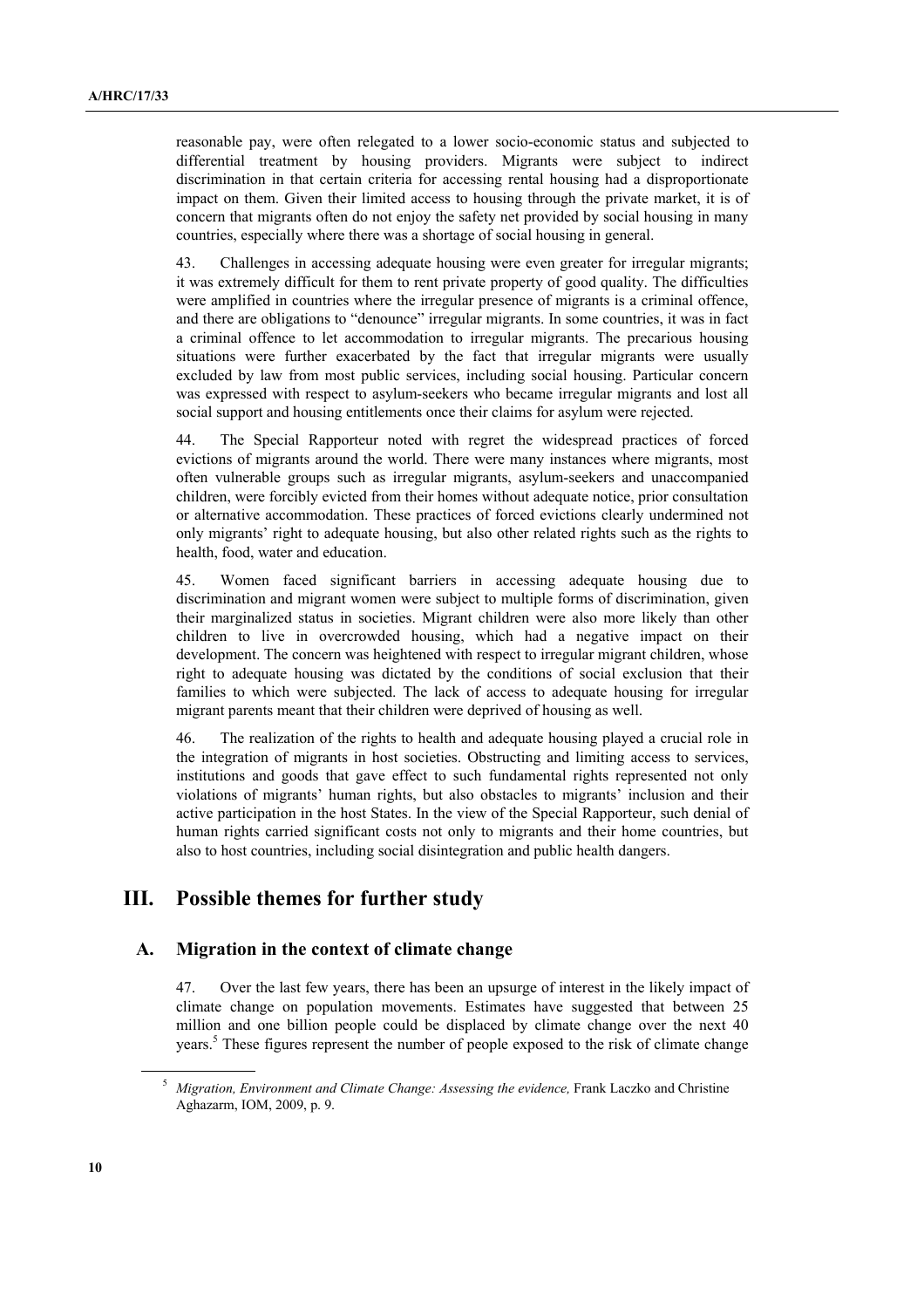in certain parts of the world and do not take account of the measures that could be taken to adapt to these changes. Despite the lack of precise figures, there is now little doubt that parts of the planet are now becoming less habitable due to factors such as climate change, deterioration of agricultural lands, desertification, and water pollution. The number of natural disasters has more than doubled over the last two decades, and more than 20 million people were displaced by sudden-onset climate-related natural disasters in 2008.<sup>6</sup> Further climate change, with global temperatures expected to rise between 2 and 5 degrees centigrade by the end of this century, could have a major impact on the movement of people.7

### **1. The importance of further study on the impacts of environmental and climate change on human mobility**

48. The Special Rapporteur would like to remind that the movement of people as a result of changes in the environment is not a new phenomenon. People have been moving in response to changes in their environment, often seasonally, for centuries.<sup>8</sup> However, the link between migration and the environment and its wider interlinkages had been largely ignored by migration experts and policy makers until recently. For example, in the 2005 report of the Global Commission on International Migration, there is barely a mention of the topic.<sup>9</sup> Part of the reason may be the fact that there has been little consensus over the years among researchers as to whether environmental migration is a distinct form of migration worthy of special study. Nevertheless, pursuant to several high-level conferences, expert meetings, and new research<sup>10</sup> published over the last few years, the Special Rapporteur noticed that this issue has taken hold. Experts have been increasingly raising awareness of the linkages between the environment and human mobility and the importance of unifying these issues at all levels of policy dialogue and cooperation – local, regional, national and global.

49. According to some studies, climate change is expected to make the world generally warmer, the rainfall more intense, and could result in more extreme weather events such as droughts, storms and floods.<sup>11</sup> These changes, in turn, will likely result in further population movements. The Intergovernmental Panel on Climate Change (IPCC) predicts that global warming will lead to major shifts in weather patterns, ocean currents, and possibly ecosystems.12 In addition to higher temperatures and rising sea levels, scientists forecast that rainfall will become more variable, drought more prevalent and prolonged. This will exacerbate soil erosion and desertification around the world. In some geographic regions, these events will combine with a higher incidence of rapid-onset disasters in the wet season, causing more violent and destructive storm surges, floods, and hurricanes. The changes in climate now anticipated will disrupt and perhaps permanently alter how and where food is

<sup>6</sup>  *Monitoring Disaster Displacement in the Context of Climate Change;* OCHA, IDMC and Norwegian Refugee Council, 2009, see also the Inter-Agency Standing Committee Operational Guidelines on the Protection of Persons in Situations of Natural Disasters, IASC, revised version 2010 7

See note 5 above.

<sup>8</sup>  *The Age of Migration, International Population Movements in the Modern World,* Stephen Castles and Mark J. Miller, Fourth Edition, p. 3<br>See www.gcim.org/attachements/gcim-complete-report-2005.pdf

<sup>&</sup>lt;sup>10</sup> See in particular the UNFPA-IOM Expert Seminar on Migration and the Environment, Bangkok, 2007, IOM, UNU-EHS, UNEP; the Munich re Foundation Research Workshop on Migration and the Environment, Munich, 2008 and 2009; and the Environment, Forced Migration and Social Vulnerability (EFMSV) conference, Bonn, 2008.<br><sup>11</sup> See note 5 above, p. 14, "The impacts of environmental and climate change on human mobility".<br><sup>12</sup> See IPCC Fourth Assessment Report: Climate Change 2007 at:

www.ipcc.ch/publications\_and\_data/ar4/wg2/en/contents.html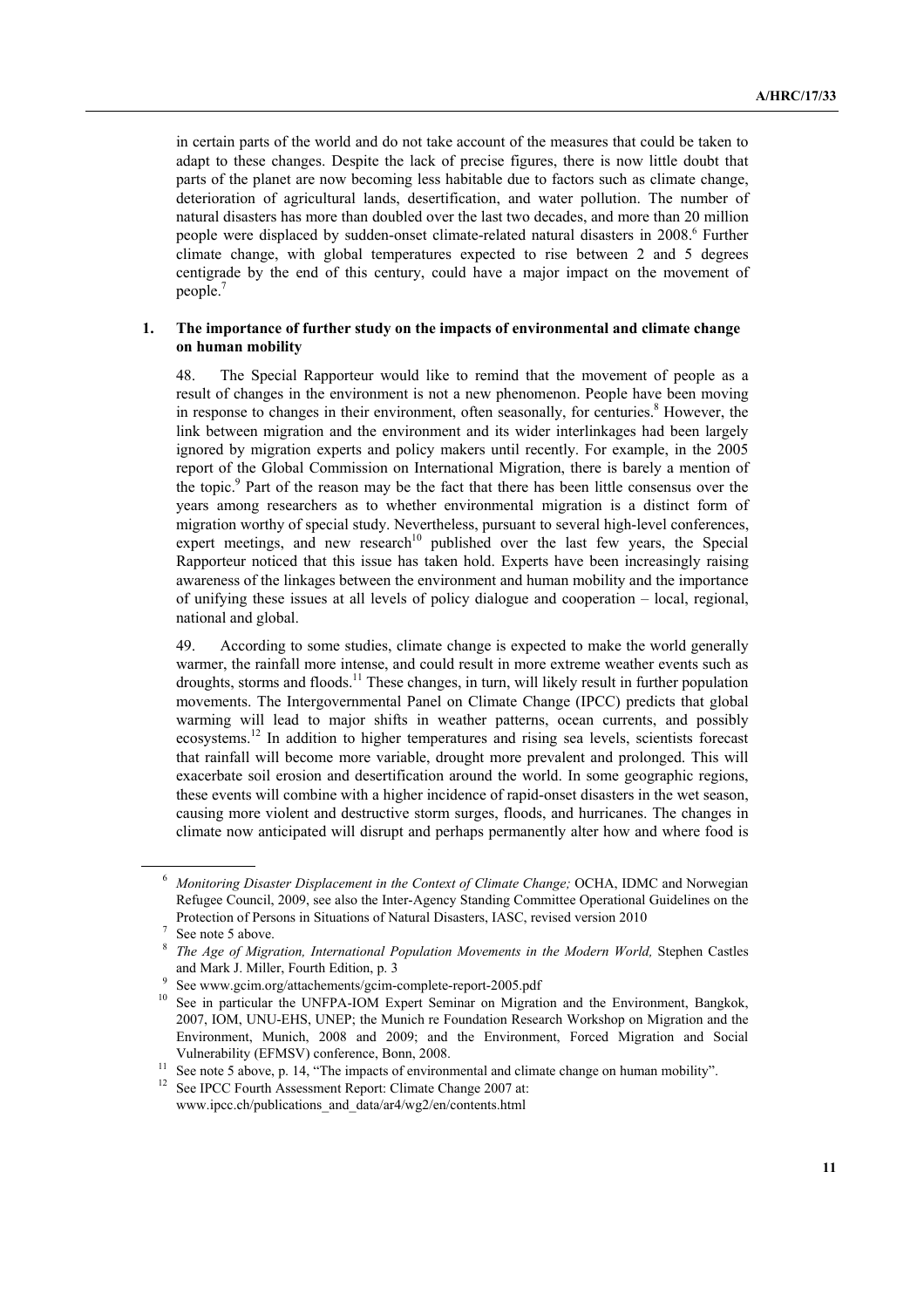grown. A significant number of countries could lose one third to one half of their capacity for agricultural production over the coming decades. Countries in equatorial Africa may lose as much as 60 per cent<sup>13</sup>.

50. All regions of the globe are projected to be adversely effected by climate change, but less developed regions and countries are disproportionally affected because of their geographic location, their dependency on climate-sensitive sectors such as agriculture and natural resources, and a low adaptive capacity due to low levels of human, financial and natural resources, as well as limited institutional and technological capability.<sup>14</sup> From a biophysical perspective, these countries are geographically disadvantaged since more are located in lower latitudes where predicted temperature increases, longer dry seasons, and water scarcity will greatly restrict their capacity to grow food and raise livestock. The humanitarian crises that could result from food scarcity would be further exacerbated by the lack of clean water, spread of diseases, and potential conflicts.<sup>15</sup> In the light of the predicted environmental, economic and social impacts, populations are likely to be displaced or to migrate in order to survive. How temporary or permanent this displacement of migration will be and where populations will go is still uncertain, although much of the movements, at least initially, are likely to be internal.

51. Finally, the Special Rapporteur would like to remind that, as previously mentioned, most environmental migration is likely to occur within and between developing countries where receiving capacities are likely to be very limited. Therefore, he deems it important to further study and discuss the phenomenon of migration and its link to environment and climate change so as to be able to pinpoint the challenges that lie ahead, how best to address them and how to ensure the human rights of these migrants in the wake of this amplifying phenomenon.<sup>16</sup> It would also be useful to consider new data-collection systems and to build capacities to make better use of existing data sources in some of the least developed countries of the world which will be most affected by climate change.

52. It may also be difficult for policy makers to manage migration flows in countries where governance structures are still very weak. In such countries, it is necessary to start new research in order to evaluate the current capacities for national governments to implement existing and/or new frameworks and policies. The actual policy discussions tend to focus on questions such as how best to provide emergency assistance to those who are displaced, how to reduce disaster risk and how to improve the legal and normative framework for the protection of the displaced. However, it is equally important to consider movements due to slow-onset events and frame the issue both in terms of displacement and more voluntary movement.<sup>17</sup> Therefore, the Special Rapporteur deems it important that these issues be further developed in the future, by new research tools and by exploring the capacity of Governments and civil society at the national level to implement both protection policies and adaptation strategies, always taking into account the human rights of migrants in this specific context. As the High Commissioner for Human Rights mentioned in her

See note 5 above , p. 321.

<sup>14</sup> See *Migration and Climate Change, International Organization for Migration research Series No. 31,* IOM. Available at:

http://publications.iom.int/bookstore/index.php?main\_page=product\_info&products\_id=96; see also

Climate Change and International Migration, Background Paper WMR 2010, IOM 15 See for example the 2010 Report of the Special Representative of the Secretary-General on internally

displaced persons to the Human Rights Council (A/HRC/12/21), paras. 41-44.<br><sup>16</sup> See also the 2006 report of the Special Rapporteur on the right to food to the General Assembly (A/61/306), paras. 36-37 17 See note 5 above*,* p. 32., "The identification, evaluation and monitoring of policy responses".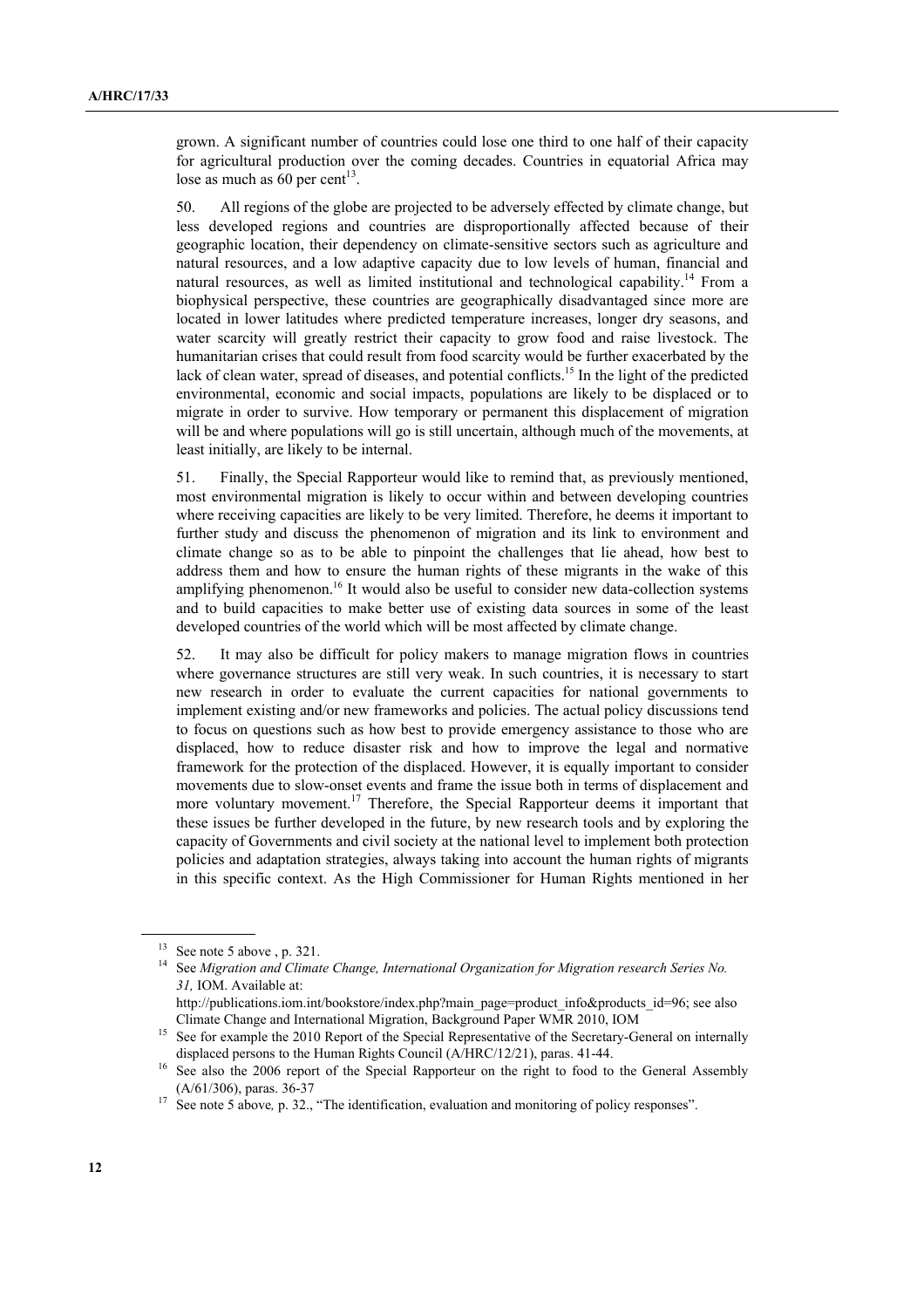report dedicated on the relationship between climate change and human rights.<sup>18</sup> "the effects on human rights can be of a direct nature, such as the threat extreme weather events may pose to the right to life, but will often have an indirect and gradual effect on human rights, such as increasing stress on health systems and vulnerabilities related to climate change-induced migration. Particularly vulnerable are those living on the "front line" of climate change, in places where even small climatic changes can have catastrophic consequences for lives and livelihoods".

### **2. Policy challenges: migration and adaptation strategies**

53. The Special Rapporteur recalls that only recently has attention been paid to develop the knowledge base about the interrelationship between environmental pressures (including climate change) and migration, in order to develop informed policy and programmes.

54. Policy makers have been slow to identify potential responses to environmentally induced migration. Recent literature on environmentally induced movements emphasizes that migration can have positive as well as negative consequences – a factor that affects how policies are formulated.<sup>19</sup> The more positive impacts occur when migration is a voluntary coping strategy that allows people time to weigh alternatives and to use migration as a way of reducing household risk. Concerning the negative impacts, the Special Rapporteur emphasizes that they stem particularly from emergency mass movements that are generally related to intensified natural disasters and to competition for resources. These movements most closely resemble refugee movements and would often require large-scale humanitarian assistance.

55. Experts have traditionally been categorized into two groups: the alarmists, who see the environment as a principal cause of population movements, emphasizing the forced nature of the migration process (and who use the term "environmental refugee"), and who project that hundreds of millions of persons will be affected, often without differentiating between those who will move short distances to safer ground and those who may move thousand of miles to new countries. The sceptics, by contrast, raise question about the models used to generate estimates of those who would be forced to migrate, emphasizing that pull factors in destination places are more important than push factors at home in determining whether, where and in what numbers people will migrate.<sup>20</sup>

56. Concerning the strategies to manage environmental migration adopted in developing countries, the Special Rapporteur would like to mention the National Adaptation Programmes of Action (NAPAs) which are considered the principal frameworks adopted by low-income developing countries to manage environmentally induced migration. According to the United Nations Framework Convention on Climate Change (UNFCCC), NAPAs "provide a process for Least Developed Countries (LDCs) to identify priority activities that respond to their urgent and immediate needs to adapt to climate change – those for which further delay would increase vulnerability and/or costs at a later stage".<sup>21</sup> The majority of NAPAs outline the adaptation strategies described as ways to reduce migration pressures and allow people to remain in their original settlements. The strategies generally seek to adapt agricultural practices, management of pastoral lands, infrastructure such as dykes and coastal barriers, fishing patterns and other strategies to reduce pressures on fragile ecosystems, thereby allowing populations to remain in place.

<sup>18</sup> A/HRC/10/61, paras. 92-93

<sup>&</sup>lt;sup>19</sup> See note 5 above , p. 357.

<sup>&</sup>lt;sup>20</sup> See note 12 above.

<sup>21</sup> See http://unfccc.int/adaptation/items/4159.php.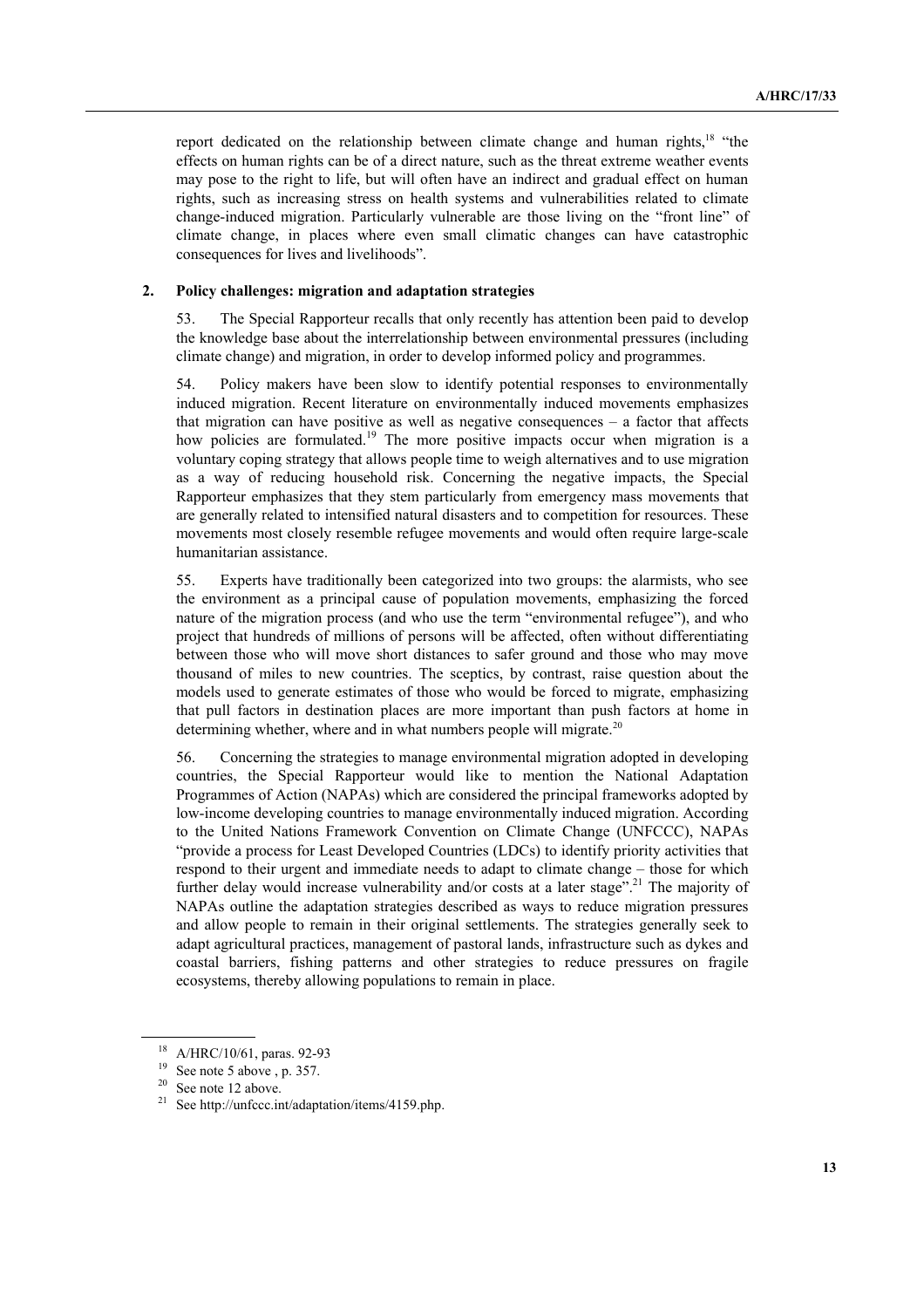57. The Special Rapporteur would also like to note that in some cases, NAPAs identify migration as an adaptation strategy in itself. This perspective appears in two contexts. First, in some countries migration is seen as a way to reduce population pressures in places with fragile ecosystems. Second, some countries recognize that resettlement of some populations may be inevitable, given the likely trends, and should be accomplished with planning. More relevant would be the second type of adaptation strategy involving migration – resettlement to mitigate the harm accompanying climate change, particularly flooding and rising sea levels. In the NAPA of Samoa, for example, it states that relocation of families is a current adaptation strategy in the village community sector. Potential adaptation activities in the NAPA include assistance for relocation of communities inland. A plan entitled Implement Coastal Infrastructure Management Plans for Highly Vulnerable Districts Project<sup>22</sup> envisions incremental relocation of community and government assets outside coastal hazard zones.

58. Regarding destination-country policies, the Special Rapporteur notes that the relocation strategies identified in NAPAs assume that, in most cases, people will move internally in search of safer alternatives. Whether hampered by financial resources, distance, lack of networks in destination countries, or other factors, many would-be migrants do not have the ability to migrate internationally. However, the Special Rapporteur recalls that international migration will not be absent; many of the countries that will experience loss of livelihoods and habitats related to climate change, and many that will suffer from intensified natural disasters, are already countries of emigration with well established patterns of labour migration. The Special Rapporteur notes that the immigration policies of most destination countries are not conductive to receiving large numbers of environmental migrants, unless they enter through already existing admission categories. Typically, destination countries admit persons to fill job openings or to reunite with family members. Concerning humanitarian admissions, they are generally limited to refugees and asylum seekers – that is, those who fall within the definition in the Convention Relating to the Status of Refugees of 1951, its 1967 Protocol or relevant regional instruments, persons with a well-founded fear of persecution on the basis of race, religion, nationality, and membership in a particular social group or political opinion. Most environmental migrants would be unlikely to meet the legal definition of a refugee, as they will be forced to flee because of loss of livelihood or habitat and not because of persecutory policies. This could raise the issue whether a new category of forced migrants due to environmental or climatic factors would be envisaged and subject to protection.

59. Nevertheless, some countries have established special policies that permit individuals whose countries have experienced natural disasters or other severe upheavals to remain at least temporarily without fear of deportation. The United States of America, for example, enacted legislation in 1990 to provide temporary protected status to persons "who are temporarily unable to safely return to their home country because of ongoing armed conflict, an environmental disaster, or other extraordinary and temporary conditions".<sup>23</sup> New Zealand has a particular category in its resettlement quota for persons displaced environmentally from Pacific island States, called the "Pacific Access Category". Other countries provide exceptions to removal on an ad hoc basis for persons whose countries of origin have experienced significant disruption because of natural disasters. After the 2004 tsunami, several States suspended deportations of nationals from countries affected. $24$ 

<sup>22</sup> See *NAPA Priority Project 7: Implement Coastal Infrastructure Management Plans for Highly Vulnerable Districts Project* ; at:

<sup>&</sup>lt;sup>23</sup> USA Immigration Act of 1990; available at: http://www.justice.gov/eoir/IMMACT1990.pdf. <sup>24</sup> See note 5 above, pp. 374 – 377.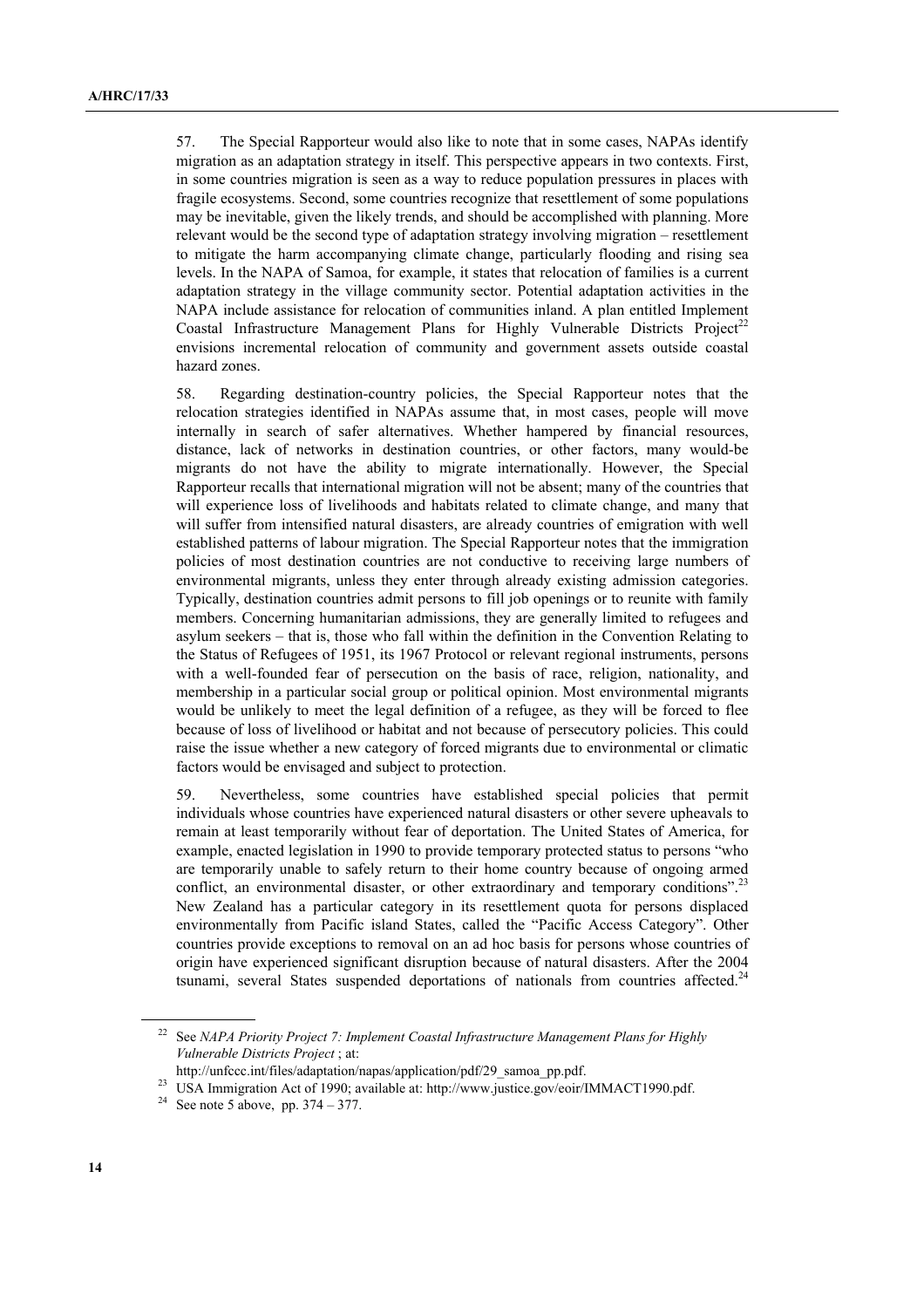Although the Special Rapporteur sees these examples as positive developments, each on an ad hoc case, there are no concrete examples of legislation or policies that address migration of persons from gradual climate changes that may destroy habitats or livelihoods in the future. For the most part, movements resulting from slow-onset climate change and other environmental hazards that limit economic opportunities are treated in the same manner as other economically motivated migration. Persons moving outside of existing labour and family migration categories are considered to be irregular migrants. In the absence of a strong humanitarian ground, exempting them from removal proceedings, these migrants will be subject to the regular systems in place for mandatory return to their home countries.

### **3. Proposals from the Special Rapporteur**

60. Given the current gaps, the Special Rapporteur suggests that more attention be placed on identifying and discussing new frameworks for managing potential movements. Attention could be given to both aspects of the environment and migration nexus: (a) identifying adaptation strategies that enable people to remain where they currently live and work; (b) identifying resettlement strategies that protect people's lives and livelihoods when they are unable to remain; and (c) maintaining and reinforcing a human-rights based approach designed to protect the rights of migrants. Although most migration is likely to be internal, the potential scale of movements will necessitate coordinated action in support of the affected countries. International cooperation in mitigating harmful migration while planning for movements that will be an essential component of adaptation strategies will help ensure the protection of those who will be most affected by environmental change.

61. The Special Rapporteur also recalls that there are still wide gaps in the information available to policy makers. These gaps exist in content (how and when environmental changes become a primary driver of migration), scale and methodology (studies and methods for interdisciplinary analysis), and frameworks for appropriate migration management strategies. Little research capital has been invested in broad-scale environment-migration studies.<sup>25</sup> The lack of statistically relevant data at the national or regional levels shows constraints in the design of policies that could build resilience and promote adaptation among vulnerable communities. Investing in the development of both short and long-term research, data collection, and monitoring projects could help close these gaps. Promoting inter-agency and interdisciplinary data collection and data sharing could strengthen the capability of Governments to observe and analyze migration patterns. Allowing researchers better access to official data could also enhance study results.

62. Finally, a larger investment in the development of research methodologies could be developed. These newly adopted methods can be shared among Governments, researchers and affected communities to generate long-lasting benefits for appropriate policy reform.

## **B. Political participation and civil rights of migrants**

63. Modern democratic States have traditionally regarded citizenship as fundamental in the distribution of important rights and benefits. However, many rights previously enjoyed only by nationals have been granted to all inhabitants, resulting in an increased involvement in terms of political participation and certain confusion in the different countries of destination of migrants. A short outlook of policies of integration of migrants and brief discussion of issues would underscore the need for more thorough and comprehensive discussion and review of the questions affecting the rights of migrants.

 $25$  See note 5 above, p. 340.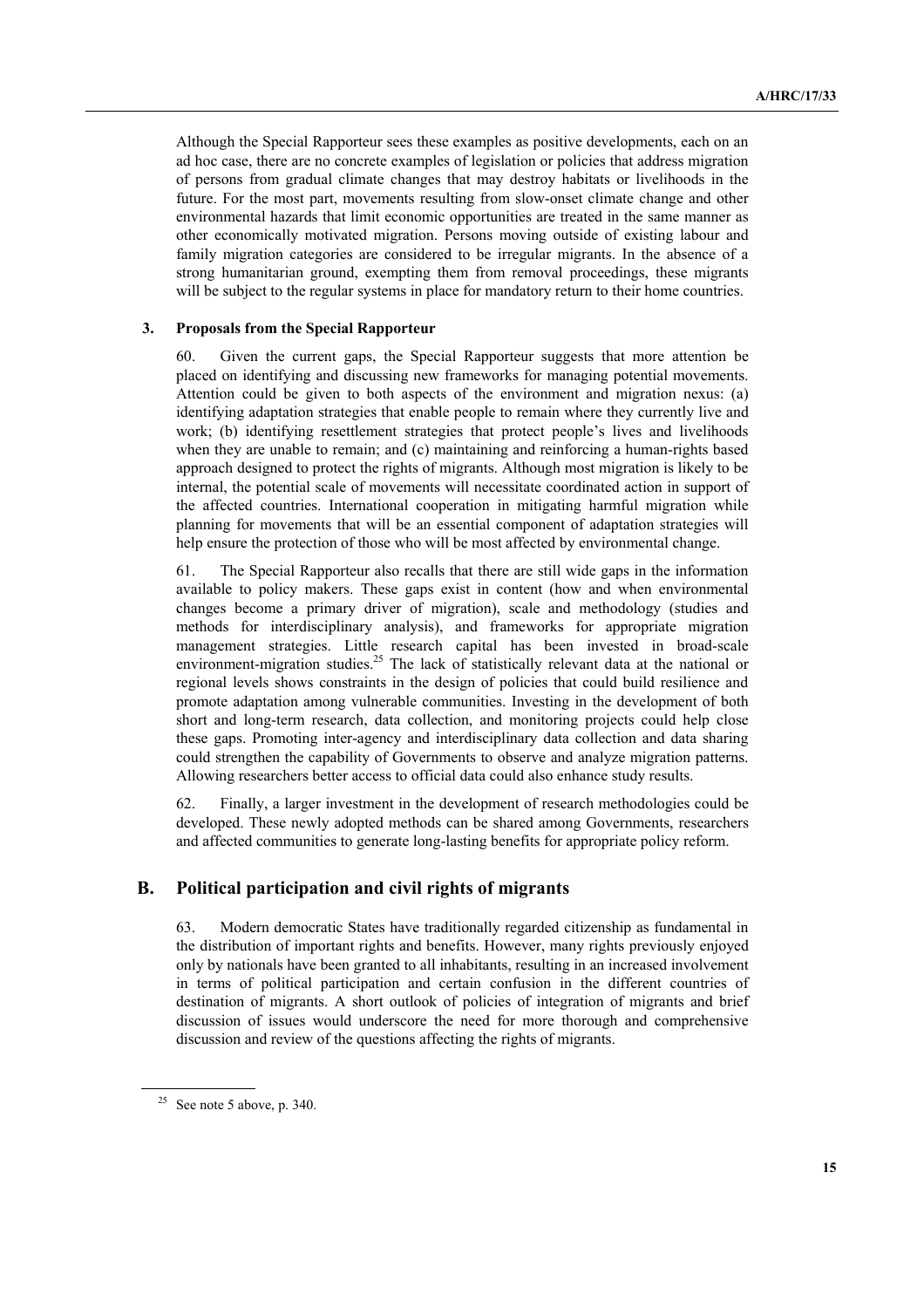### **1. Citizenship policies and political integration of migrants**

64. The growing importance of the study of political participation in the last 50 years reflects the crucial significance of citizens' involvement for democratic decision-making. As the scope of government activities and responsibilities has expanded in the last few decades, the domain of political participation has grown considerably. First, political participation refers to inhabitants in their role as citizens (and not, for instance, as politicians or civil servants). Second, the activities of citizens defined as political participation should be voluntary and not be ordered or obliged under law. Finally, political participation concerns government and politics in a broad sense of these words ("political system") and is neither restricted to specific phases (such as parliamentary decision making, or the "input" side of the political system), nor to specific levels or areas (such as national elections or contacts with officials). $^{26}$ 

65. In such States, many rights previously enjoyed only by citizens have been disconnected from nationality and are now granted to non-citizens on the basis of legal residence and employment or as universal human rights. These rights include the right to freedom of expression, the right to peaceful assembly, the right to own property, the right to join trade unions, and the right to health care, education, social security, housing and other social services.<sup>27</sup> Nevertheless, nationality remains an important dividing line when it comes to political participation. For migrants, acquiring the nationality of the host society has therefore always been the most important step toward political integration.<sup>28</sup> The Special Rapporteur believes that it is important that migrants have the option to become citizens of the State of their permanent residence and should also be encouraged to do so. Although the Special Rapporteur emphasizes the priority of facilitating access to formal citizenship, it should be complemented by steps before and after this threshold. Indeed, formal citizenship is not a sufficient condition for political integration, nor need it be a necessary condition for enjoying certain political rights. Effective citizenship depends on structural opportunities for participation and a widespread disposition to use them. In fact, groups of migrant origin are frequently underrepresented in the political process even when most of their members are nationals.

66. The Special Rapporteur notes that many destination countries have in the past prohibited all political activities of non-citizens. A number of countries still have special constraints on the freedoms of expression, assembly, and association for noncitizens. Some States deny foreign nationals the right to be members of political parties.<sup>29</sup> Therefore it is worth recalling that international human rights law permits restrictions only if they "are necessary in a democratic society in the interests of national security or public safety, public order, the protection of public health or morals, or the protection of the rights and freedoms of others".<sup>30</sup> Accordingly, the Special Rapporteur believes that policies denying migrants these freedoms merely because of their nationality are not sustainable.

<sup>26</sup> *Studying Political Participation: Towards a theory of everything?,* Jan W. van Deth*,* University of

Mannheim Chair for Political Science and International Comparative Social Research.<br><sup>27</sup> There are certain inalienable rights (outlined in the Universal Declaration of Human Rights of 1948) to which all humans, regardless of citizenship or nationality, are entitled in principal. These rights are established by the Declaration of Non-Nationals (1985), which can be found on the following link:

http://www1.umn.edu/humanrts/instree/w4dhri.htm.<br><sup>28</sup> From Migrants to Citizens: Membership in a Changing World, T. Alexander Aleinikoff & Douglas<br>Klusmeyer, Carnegie Endowment for International Peace, 2000.

<sup>&</sup>lt;sup>29</sup> For example, this restriction exists in some Central and Eastern European States.

<sup>&</sup>lt;sup>30</sup> See the International Covenant on Civil and Political Rights, arts. 22-23.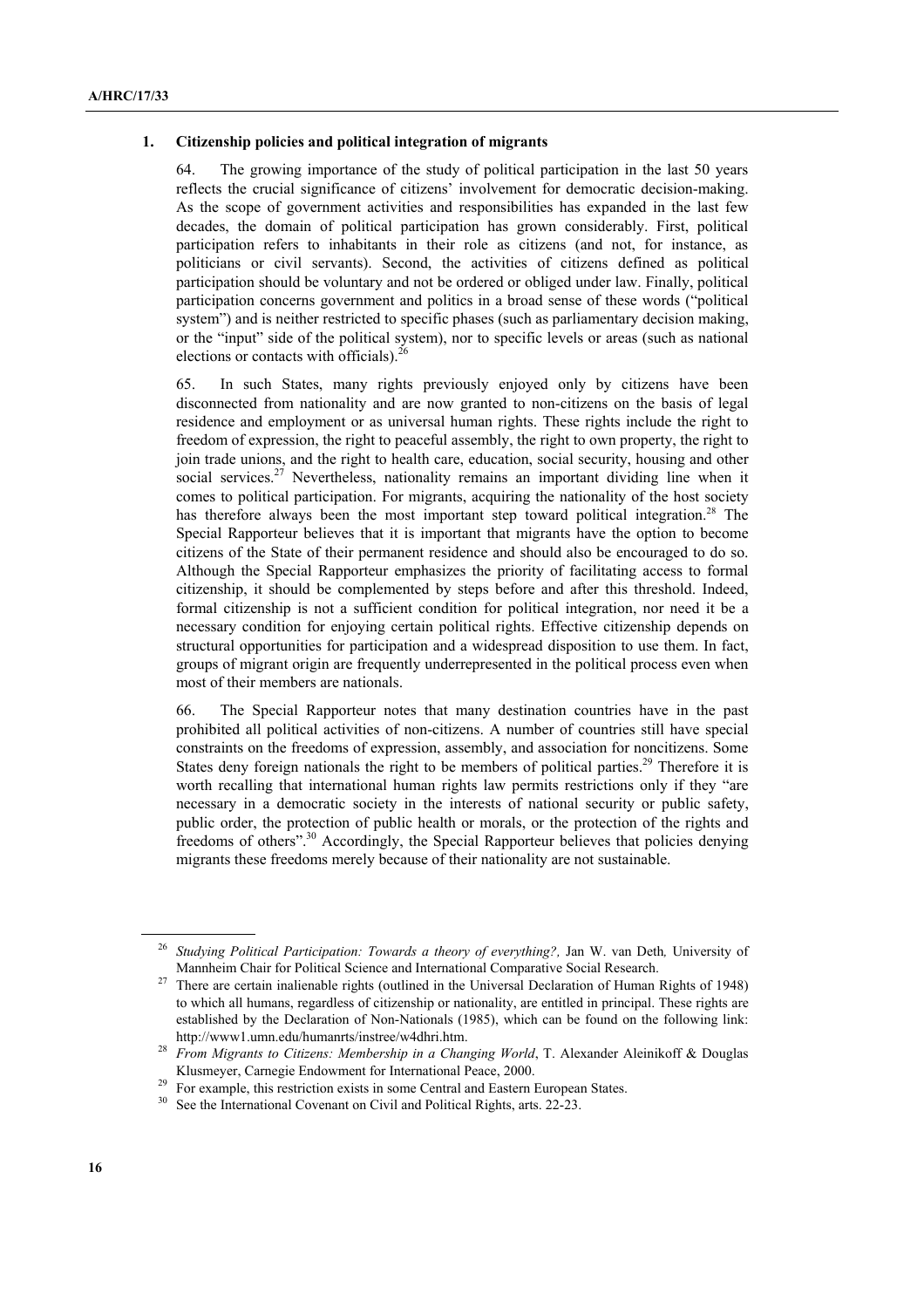67. On the other hand, while some destination countries have generally granted resident foreigners political liberties, most do not allow them to vote or to be elected.<sup>31</sup> Many States do, however, permit their citizens living permanently abroad to participate in national elections. Variations in State practices regarding the franchise<sup>32</sup> for non-citizens are generally linked to broader immigration and citizenship policies. Some traditional immigration countries have not pursued non-citizen voting in part because they encourage immigrants to naturalize. Other States tend to put less emphasis on naturalization and do not regard the franchise as being necessarily tied to formal citizenship. Finally, some countries that have only recently experienced substantial immigration have not even begun to seriously consider such a move. Whatever these differences, in most countries the rates of naturalization are lower than those of immigration, even considering the minimum required time-length as a condition for naturalization. This makes countries of destination with democratic political systems ever less representative of their populations, and thus the question of the franchise grows increasingly important. Granting non-citizens a franchise at the national level is not imperative if access to citizenship is sufficiently open. The Special Rapporteur does, however, make a general recommendation for a local franchise for immigrants who have been legal residents for several years.

68. With regards to communities of migrant origin, the Special Rapporteur recalls that these communities include citizens as well as non-citizen residents, whatever their legal status in the country might be (i.e. regular or not). The political integration of these persons of migrant origin depends not only on their individual rights, but also on opportunities and incentives for their participation in political life. Access to political rights through admission to citizenship or through extending the franchise to noncitizens would not alleviate the problematic if the new citizens have lower voting rates in elections and are strongly underrepresented in public offices, parliaments and political parties.

69. Although most countries with migrant populations do not oblige their citizens to vote, there is certainly a public interest in facilitating and encouraging political participation as a form of active citizenship. High rates of participation strengthen the democratic legitimacy of political authority and may also promote political community through a shared sense of common responsibilities. Low participation rates correlate strongly with socio-economic status and thus create a class bias in democratic politics. With regard to the political participation of ethnic and racial minorities, this represents an issue of special concern. In democratic societies, these communities are more vulnerable when they are politically isolated. They are more easily targeted as outsiders, cannot voice their own interests, and often come to be regarded as second-class citizens. For these groups of migrant origin which also consist of ethnic and racial minorities, low rates of political participation do not result from their own choices but are due to other circumstances, some of which can be influenced by public policy.

70. The Special Rapporteur deems it important that countries of destination consider immigration reform in their citizenship policies so that migrants who settle in do not remain shut out from its public political life. Such policies would combine access to the nationality of their host country in accordance with required length of residency, together with political rights and duties independent of nationality. Permitting and encouraging the political participation of long-term resident migrants would make the democratic process more representative. This would enhance its general legitimacy, improve the quality of decision making in matters that concern groups of migrant origin (such as education, remuneration,

Historically, voting was not always strictly tied to nationality. For example, throughout the nineteenth century and into the early twentieth century, a number of states in the United States granted the franchise to certain classes of non-citizens.<br><sup>32</sup> It should be understood here as the right to vote in public elections.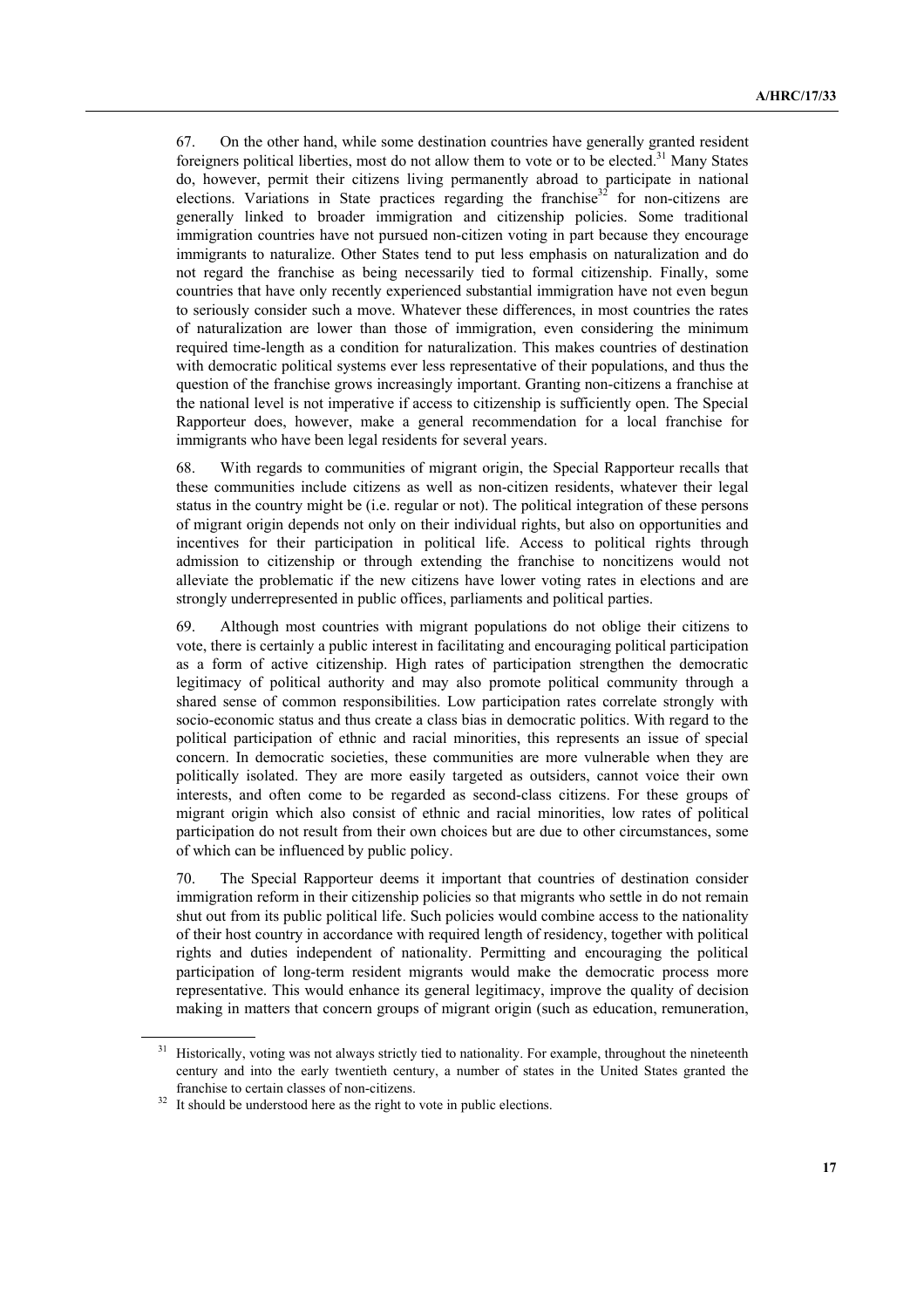minimum age of employment, apprenticeship and training, membership of trade unions, accommodation, social security, access to health services, etc.), and would make these groups less vulnerable to xenophobia or racism in politics and in the wider society.

#### **2. Noncitizen voting rights: a global issue**

71. The Special Rapporteur recalls that the anomaly of foreign non-citizens living in democratic host countries without political rights has long been viewed as problematic. As previously discussed, naturalization rules and practices vary from State to State, and in some places immigrants have little chance of becoming citizens due to a variety of factors. As a result, countries of destination have had to devise policies and institutions to respond to the problems of increased ethnic diversity.<sup>33</sup> The central issues are: defining who is a citizen, how newcomers can become citizens and what citizenship means. In principle the nation State only allows a single membership, but migrants and their descendants have a relationship to more than one State. They may be citizens of two States, or they may be a citizen of one State and live in another. Thus large-scale settlement inevitably leads to a debate on citizenship.<sup>34</sup>

72. The first concern for migrants is not the exact content of citizenship, but how they can obtain it, in order to achieve a legal status formally equal to that of other citizens. Access to citizenship varies in different countries, depending on the prevailing concept of nationhood. The Special Rapporteur recalls different types of models which define citizenship:

(a) **The imperial model***.* In this model, the definition of belonging to the nation is defined as being a subject of the same power or ruler. This model allowed the integration of the various peoples of multi-ethnic empires (British, Austro-Hungarian, Ottoman, etc.), and remained formally in operation in the United Kingdom until the Nationality Act of 1981,<sup>35</sup> which created a modern type of citizenship for the first time. The concept almost always has an ideological character, in that it helps to obscure the actual dominance of a particular ethnic group or nationality over the other subject peoples;

(b) **The ethnic model***.* The definition of belonging to the nation is asserted in terms of ethnicity (common descent, language and culture), which often means exclusion of minorities from citizenship and from the community of the nation;

(c) **The republican model***.* The definition of the nation is that of a political community, on the grounds of a constitution, laws and citizenship, with the possibility of admitting newcomers to the community. This approach dates back to the French and American revolutions. France is the most obvious current example.

(d) **The multicultural model***.* Here the nation is also defined as a political community, based on a constitution, laws and citizenship that can admit newcomers. However, in this model newcomers can maintain their distinctive cultures and form ethnic communities, providing they conform to the basic national laws. This pluralist or multicultural approach became dominant in the 1970s and 1980s in Australia, Canada and Sweden, and was also influential in other West European countries.

<sup>&</sup>lt;sup>33</sup> See in particular *Citizenship Policies for an Age of Migration*, T. Alexander Aleinikoff and Douglas Klusmeyer, 2001.<br> $34$  See note 5 above, p. 44.<br> $35$  Available at:

http://www.statutelaw.gov.uk/content.aspx?&parentActiveTextDocId=1360590&ActiveTextDocId=1 360658.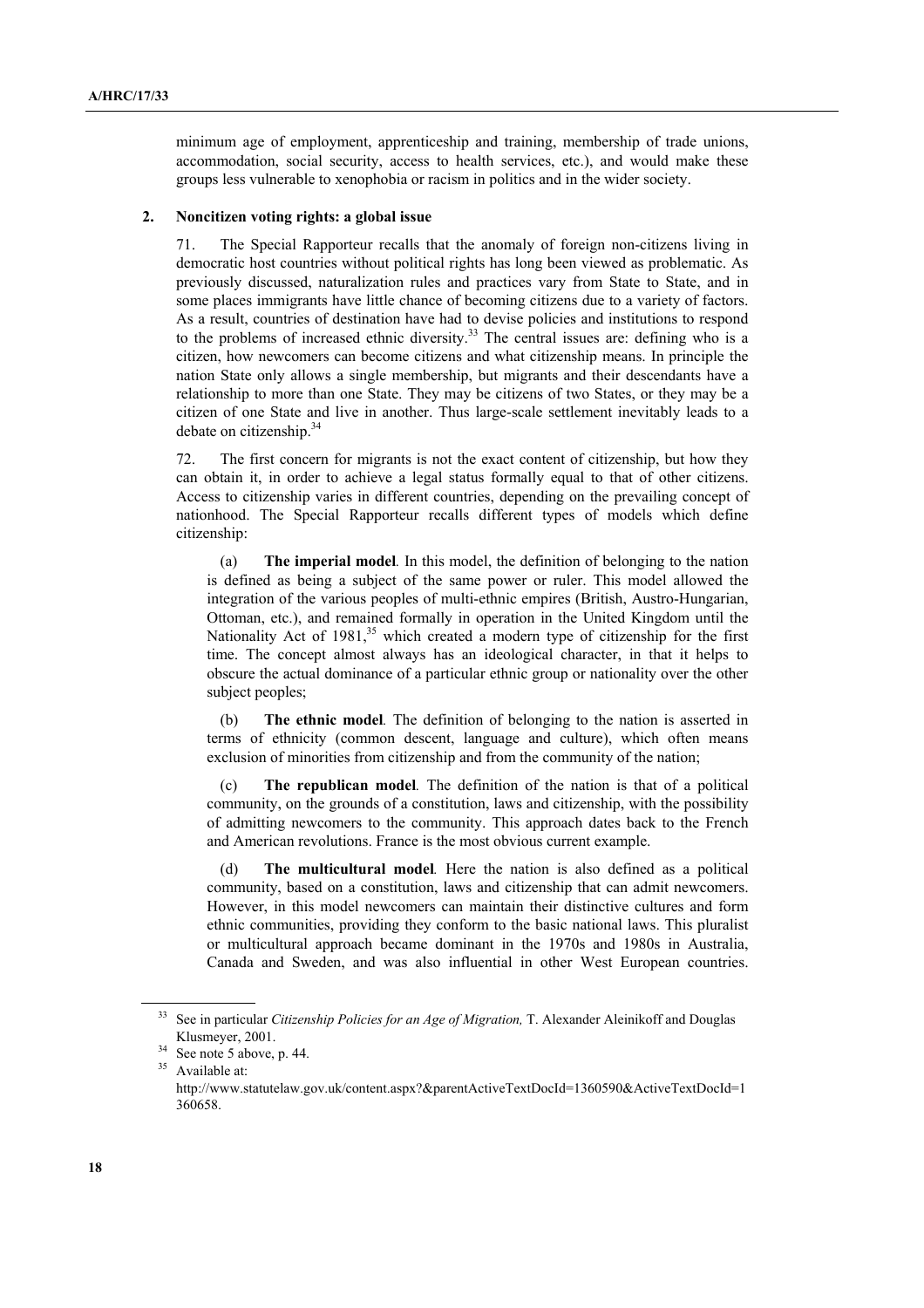However, starting in the 1990s, there was a move away from multiculturalism as a policy in many countries which had adopted this model.<sup>36</sup>

73. All those models have one factor in common: the premise that citizens belong to just one nation State. Migrant settlement is seen as a process of transferring primary loyalty from the State of origin to the new State of residence. This process is symbolically marked by naturalization and acquisition of citizenship of the new State. Nevertheless, these models can no longer apply to growing migration trends. Moreover, the distinction between citizens and non-citizens is becoming less clear-cut. Migrants who have been legally resident in a country for many years can often obtain a "hybrid" status, tantamount to "quasi-citizenship". This may confer such rights as secure residence status; right to work, seek employment and run a business; entitlement to social security benefits and health services; access to education and training; and limited political rights such as the right of association and assembly. Such arrangements create a new legal status, which is more than that of a foreigner, but less than that of a citizen. $37$ 

74. It is in the European Union (EU), that this example of a new type of citizenship is gaining strength. Under the Maastricht Treaty which established the European Union in 1992, citizens of EU member States became eligible to vote or to be elected to office in European and municipal elections if they reside anywhere within the European space. The 1997 Amsterdam Treaty established citizenship in the EU, which embraced the following rights: freedom of movement and residence in the territory of member States; the right to vote and to stand for office in local elections and European Parliament elections in the State of residence; and the right to petition to the European Parliament and to appeal to an ombudsman. However, EU citizens living in another member State do not have the right to vote in elections for the national parliament of their State of residence. Persons dependent on social security and welfare do not have the right to settle in another member country; and access to public employment is still generally restricted to nationals. Europe is still divided between the States in the "Schengen zone" and the newly admitted EU States. So far, EU citizenship has done little for the majority of migrants who originate outside the union.<sup>38</sup> Since 1992, there has been a growing movement in support of granting thirdcountry nationals voting rights within member States of the EU and at the level of EU institutions. The European Parliament has, several times, voted in favour of extending European citizenship to all persons who have resided in a stable manner and for a long period within a member State. A 2001 European Parliament resolution called for the enfranchisement of all non-EU residents who had resided legally within an EU member State for three years. However, opposition within the European Council, which represents the interests of member States in the complex EU governance procedures, has thwarted such initiatives. As well, some EU member States hold that the granting of voting rights to third-country nationals would devalue the importance of naturalization.

### **3. Proposals from the Special Rapporteur**

75. As briefly discussed, this new diversity affects host societies in many ways. Amongst the most important are the issues of political participation, cultural pluralism and national identity. As mentioned above, migration has already had major effects on the politics of most host countries. Consequently, the Special Rapporteur suggests further study and discussion on the issue of the political participation of migrants and its links to the concept of a broad citizenship. Migrants are able to make a contribution to the development of new forms of identity. It is inherently part of the migrant condition to develop multiple

 $36$  See note 6 above, pp. 44-45.

<sup>37</sup> Ibid., p. 46

<sup>38</sup> Idem..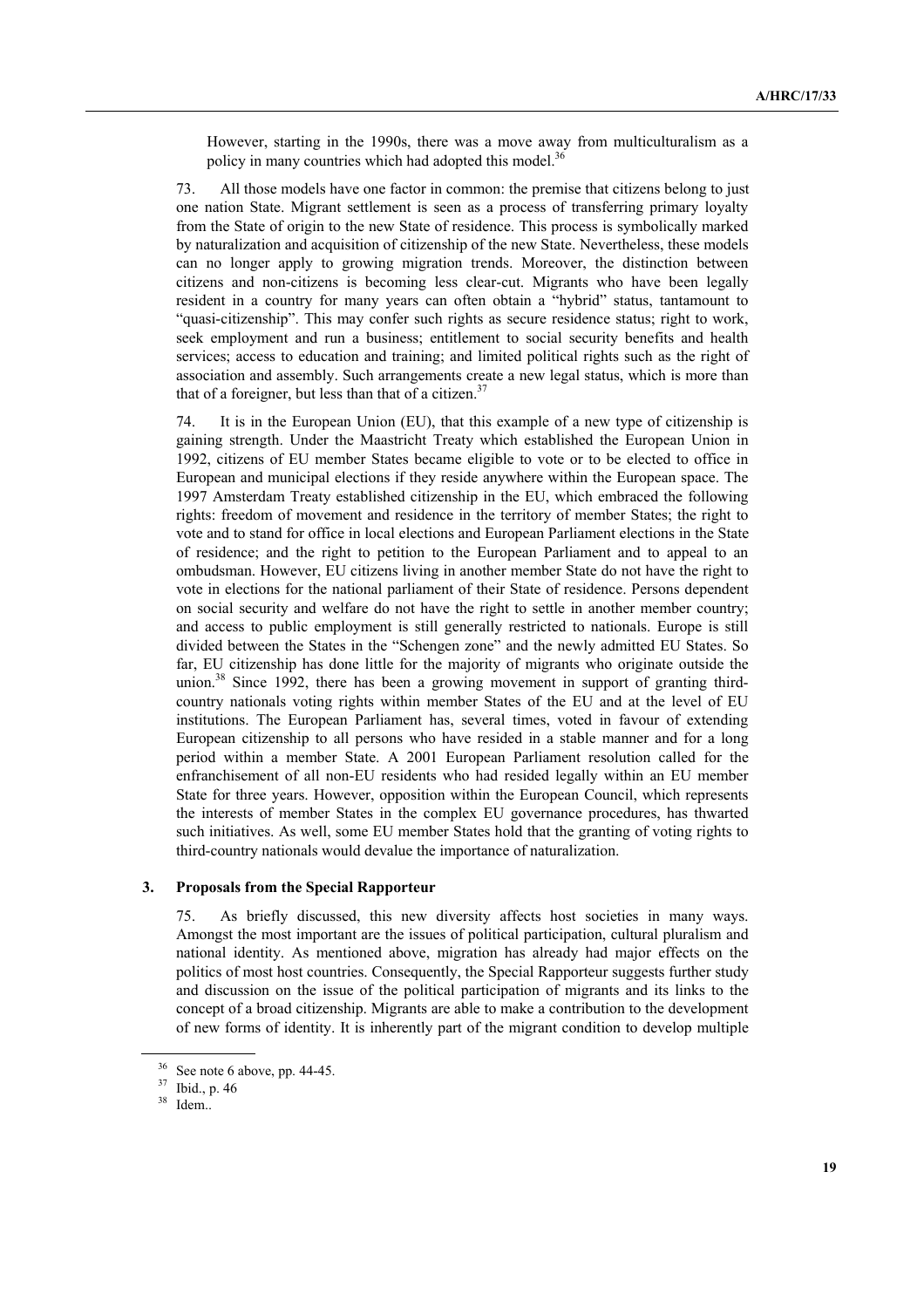identities, which are linked to the cultures both of the homeland and of the country of origin.39 A more thorough research and discussion on the civil rights of migrants and their political participation in host societies could reflect the different situations faced by migrants in various States and identify best practices and examples of successful integration in host societies through participation in the decision-making process affecting the interests of migrants.

76. Finally, the Special Rapporteur is of the opinion to strengthen the importance of improving international cooperation and governance. Unfortunately, the unwillingness of states to move forward in this area can be seen in the poor ratification record of the International Convention on the Protection of the Rights of All Migrant Workers and Members of Their Families,<sup>40</sup> adopted by the General Assembly on 18 December 1990. In fact, only 44 States out of 192 United Nations Member States had ratified it by end of 2010. These were virtually only countries of origin; destination countries have in general not been willing to support measures designed to protect migrants at the international level.<sup>41</sup>

77. Rather than limiting migration, for instance through the criminalization of irregular migration and stricter control measures at borders, the Special Rapporteur suggests greater economic and social equality between the North and the South, so that migration can occur under better conditions and enrich the experiences and capabilities of migrants and their communities. Reducing irregular migration is a valid aim only if it is coupled with the understanding that this may well mean greater mobility overall – mobility of a different and more positive kind. This may require measures that go well beyond the usual range of migration-related policies. Reforms of trade policies could, for instance, encourage economic growth in developing countries. Development assistance could be another strategy, which could reduce irregular migration over the long term. Although some countries of origin have managed to achieve substantial growth, in general the gap between poor and rich countries has also grown further. Rapid demographic growth, economic stagnation, ecological degradation, weak State infrastructure and human rights violations still affect many countries in the developing world. According to the Special Rapporteur, tackling these root causes would be a significant step forward.

## **IV. Conclusions**

78. **The Special Rapporteur would like to thank the Human Rights Council for the privilege and opportunity he has had to serve in this capacity. Unfortunately migrants are facing increasing intolerance and are becoming more vulnerable to potential racist or xenophobic outbreaks of violence, or they may fall prey to criminal traffickers and smugglers. Those with an irregular status are often afraid or unable to seek protection and relief from the concerned authorities and are often left without access to basic social rights, particularly health care, education and housing. However, migration can be an essential component of development and prosperity in countries of destination, transit and origin in all regions of the world, and migrant labour continues to be vital, and in demand, in most countries around the globe.** 

79. **The Special Rapporteur has proposed a few possible themes to be further developed and highlighted the relevance of these issues to the mandate, taking into account a human rights perspective. These two issues, migration in the context of climate change and political participation and civil rights of migrants, are gaining** 

 $39$  See note 6 above, pp. 310-311.

<sup>40</sup> See http://www2.ohchr.org/english/law/cmw.htm See note 6 above, pp. 302-303.